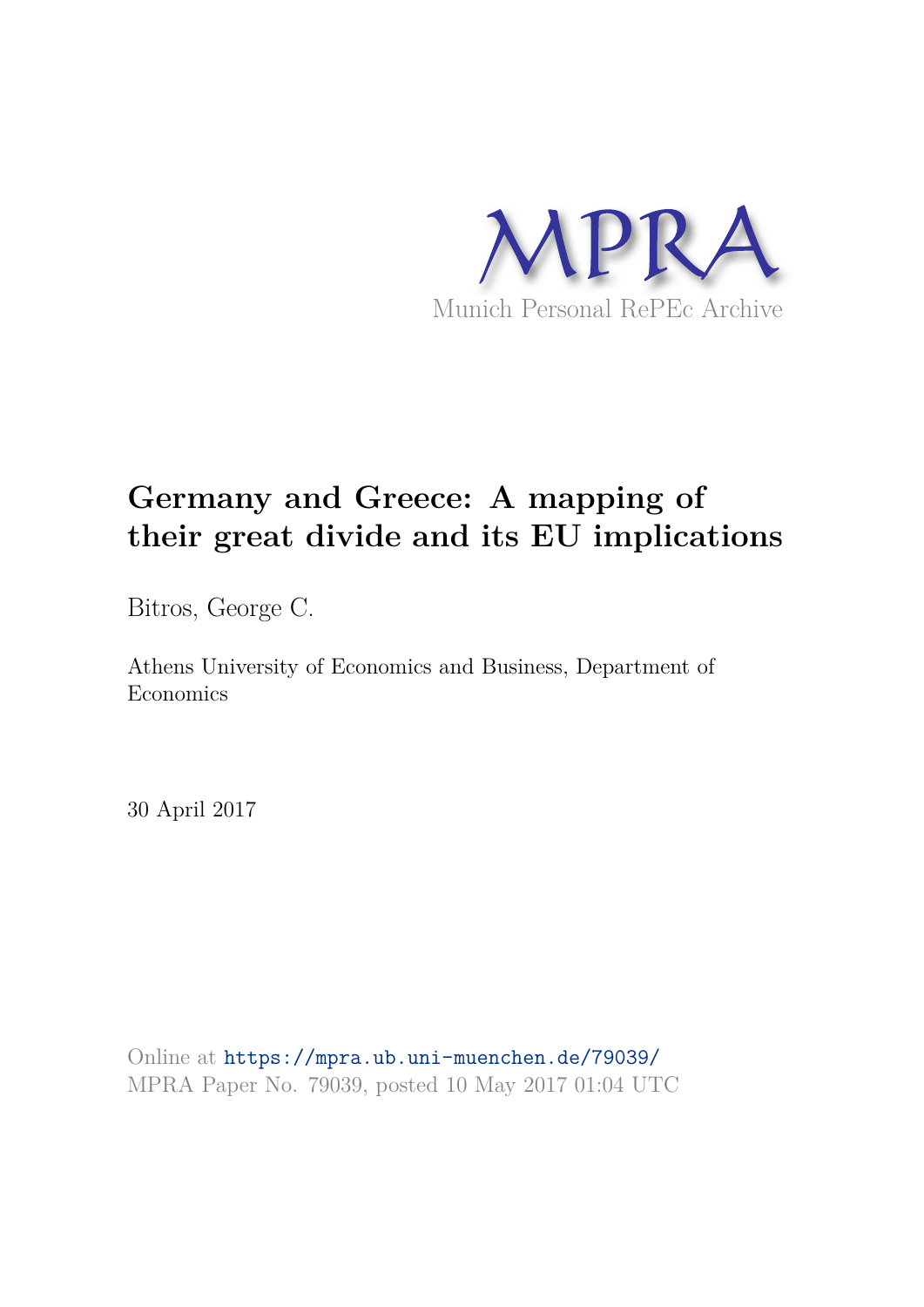# **Germany and Greece: A mapping of their great divide and its EU implications**  By

George C. Bitros Emeritus Professor of Political Economy Athens University of Economics and Business

#### **Abstract**

The economic constitutions of Germany and Greece have resulted in the postwar period in two economies that are based on two vastly different philosophies. Germany has built a highly competitive, outward looking economy based essentially on the principles of the so-called "Social Market Economy", whereas Greece has set up a "state-managed economy" by drawing on the principles of central planning and administrative controls. This divide is equally stark, if assessed on the basis of the performance of the two economies. For, as it is known by now, Germany has become once again the powerhouse of Europe while Greece has gone bankrupt. As to the implications of this great divide for the future of the EU, its identification and mapping helps understand why convergence criteria on the basis of economic performance and living standards should be abandoned in favor of criteria based on the widening and deepening of the four European freedoms. A multispeed Euroland enmeshed in these freedoms is going to be more democratic, more cohesive and a much happier union for the European citizens to call homeland.

JEL Classification: E02, F02, P51, H1, L5

Keywords: Social market economy, central planning, economic performance, structural differences, four European freedoms,

> Correspondence: Professor George C. Bitros, Emeritus Athens University of Economics and Business 80 Patision Street,  $6<sup>th</sup>$  Floor, Athens 104 34, Greece Tel: +30 210 8203740 Fax: +30 210 8203301, E-mail: [bitros@aueb.gr](mailto:bitros@aueb.gr)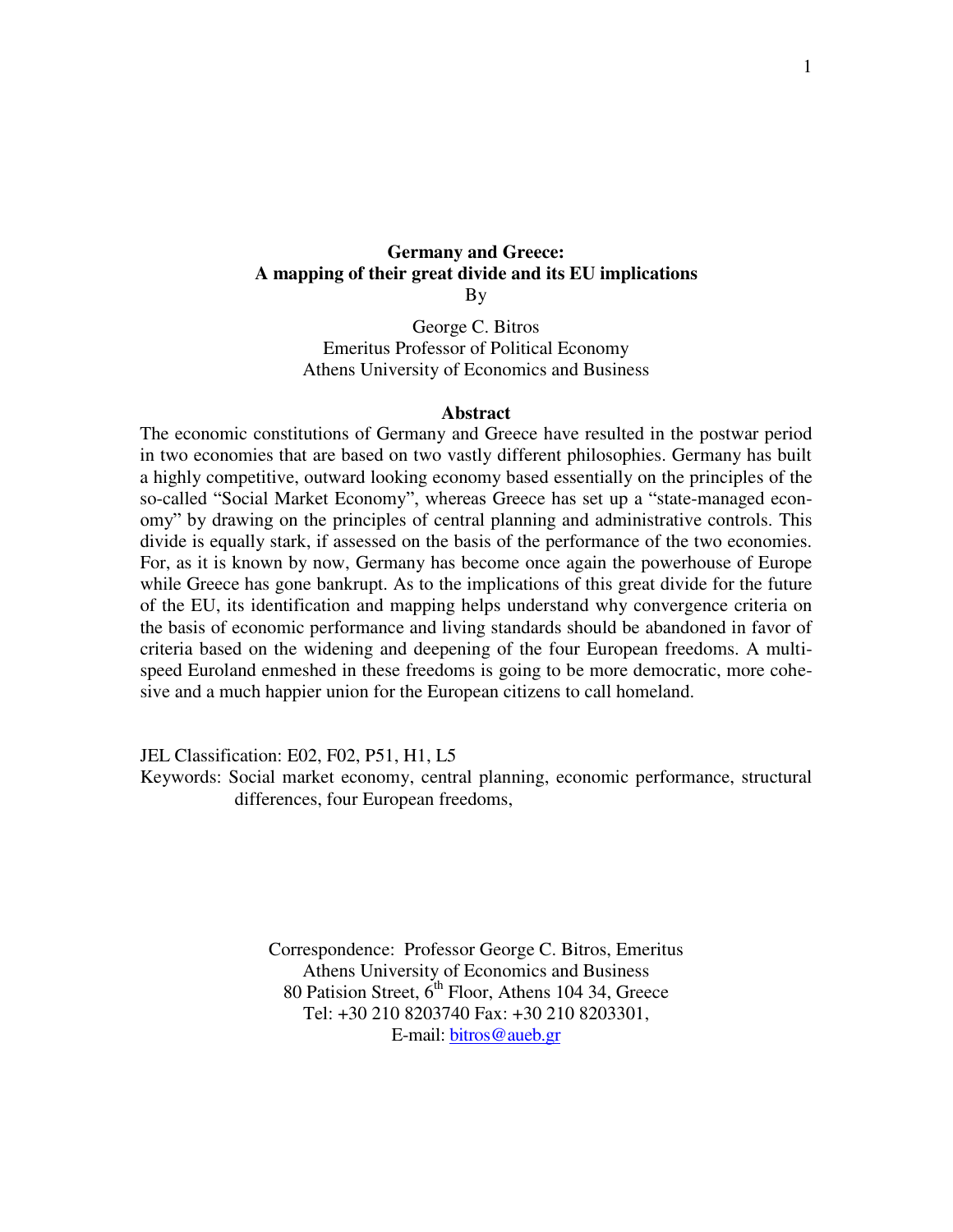# **1. Introduction<sup>12</sup>**

 $\overline{a}$ 

The visionaries who embarked in the 1950s on the monumental project of European unification aimed initially at *economic integration*. They envisioned that efforts towards this objective would evolve in three stages. In the first stage, the member-states would join in a *customs union*, eliminating all trade and non-trade barriers among them. Then, upon sufficient progress, a second stage would follow in which efforts would turn to forming an *economic union*. At this stage market institutions and functions would be merged across all member-states so that a common production, distribution and exchange economy would emerge based on four principles, i.e., uninhibited mobility of goods, services, capital, and workers. Finally, in the third stage, the memberstates would abolish their national currencies and join in a *monetary union*. Throughout these stages all arrangements would be negotiated well in advance and every country that joined would be committed to adjust its economic policies accordingly. For them as founding fathers the expectation was that at the end of this long process, and in the light of the results that would have been achieved, the economic bonds among member-states would have grown strong enough to withstand the difficulties that any attempt at *political integration* would entail.

Following the signing of the Treaty of Rome in 1957 and over the next several decades the prospects of European unification kept improving. Many European countries sought and joined initially the European Economic Community (EEC), later on became full members of the European Union (EU), and in the 1990s entered into the European Monetary Union (EMU) by adopting the Euro as their single national currency. Every time major hurdles arose in the negotiations over various thorny issues, member-states showed exemplary good will in working out compromises; and whenever decisions involved transferring of powers from the periphery to the center, a strong spirit of unification enabled member-states to surpass whatever nationalistic and idiosyncratic objections they might have. In short, the progress was intermittent and reflected not only the benefits of member-states from the synergies of economic integration but also other long term

<sup>1</sup> This paper has been prepared for presentation in November 2017 at the launching conference in Munich of the journal *German-Greek Yearbook of Political Economy*.

 $2^{2}$  I am indebted to several friends and colleagues who read this paper and offered me their advice. From among them I wish to single out here Professors George Tridimas, one of the editors, and Spyridon Paraskevopoulos for their valuable comments and suggestions. Also, Constantinos Christidis read the text and drew my attention to certain linguistic obscurities.To them and to the others who helped me improve the paper in one way or another, I express my thanks and sincere appreciation. Needless to say I remain solely responsible for any remaining errors of fact or interpretation.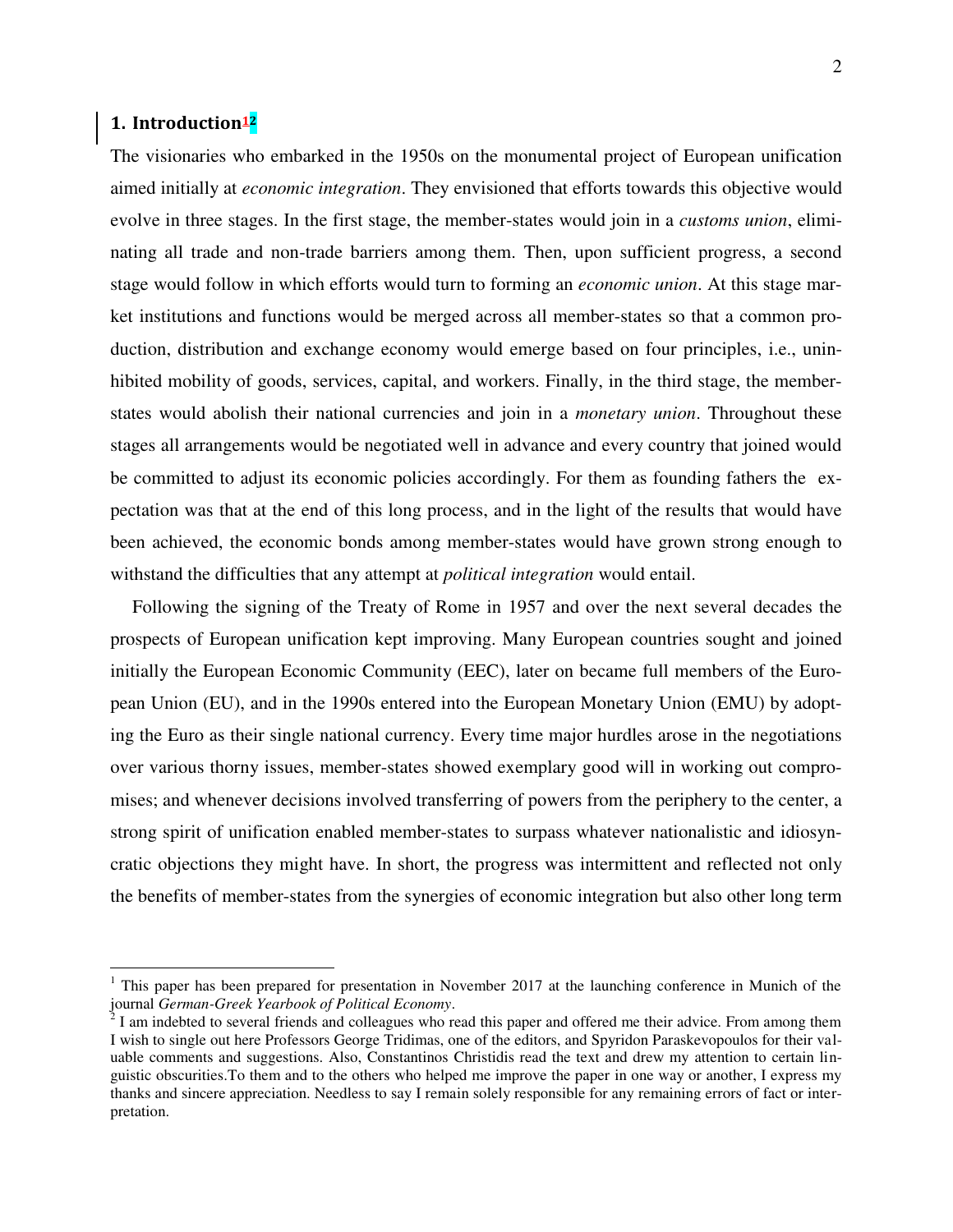3

strategic advantages associated with the building of a major union-state with global presence and ambitions along with the other super-powers in the world.

However, more recently, and particularly since the 2008 financial crisis in the U.S, which spread quickly to several member-states and revealed many fragile arrangements in the functional and institutional structure of EU, the prospects of European unification turned sour and pessimism started to mount. As a result, experts and common people who had been previously excited with the possibility of a United States of Europe in the distant future now find themselves at a loss and put the blame on various causes. Some, for example, hold responsible the bureaucracy in Brussels for the difficulties they are creating in the everyday lives of European citizens through their bias towards overregulation. $3$  Some others point to the failure of central EU authorities to deal promptly and effectively with events like the debt crisis in the countries of the Mediterranean South and the influx of illegal immigrants and refugees from poor and war torn countries of Asia and Africa. Still some others blame the loss of representativeness on the part of the European Commission (EC), which in their view has come under the control and influence of Germany. To be sure, depending on one's personal dispositions and information, one may find more or less merits in these criticisms. But integration was accompanied always by arrangements that required compromises, at times painful from a national point of view, and yet staying the course in the process of European unification was never in doubt, at least not until the decision last year by the United Kingdom Great Britain to leave and the emergence of populist political parties, which seek election on closed economy and leave from EU platforms.

At this juncture the results from the upcoming elections, particularly in France, are of crucial importance. Hopefully, no other major EU member-state will leave and the centrifugal effects from the departure of Great Britain the United Kingdom may fade away soon. Yet these difficulties should not deter the study of the problems that hinder EU from making progress in the front of unification. The present paper is motivated exactly by this spirit. In particular, it focuses on two member-states, i.e. Germany and Greece, in pursue of three objectives: To identify the fundamental differences in their institutional and organizational structure; to assess the extent to which these differences have contributed to the spectacular differences in their performance, and

<sup>3</sup> This charge, frequently stressed in the British press, is reminiscent of the sharp criticisms Thatcher, late prime minister of the United Kingdom Great Britain, systematically addressed in the 1980s at the central administrative authorities in Brussels. It has received support by authors like Siedentop [\(2001\)](#page-29-0). However, forceful and convincing counterarguments abound. For example, see Moravscik [\(2001\)](#page-29-1).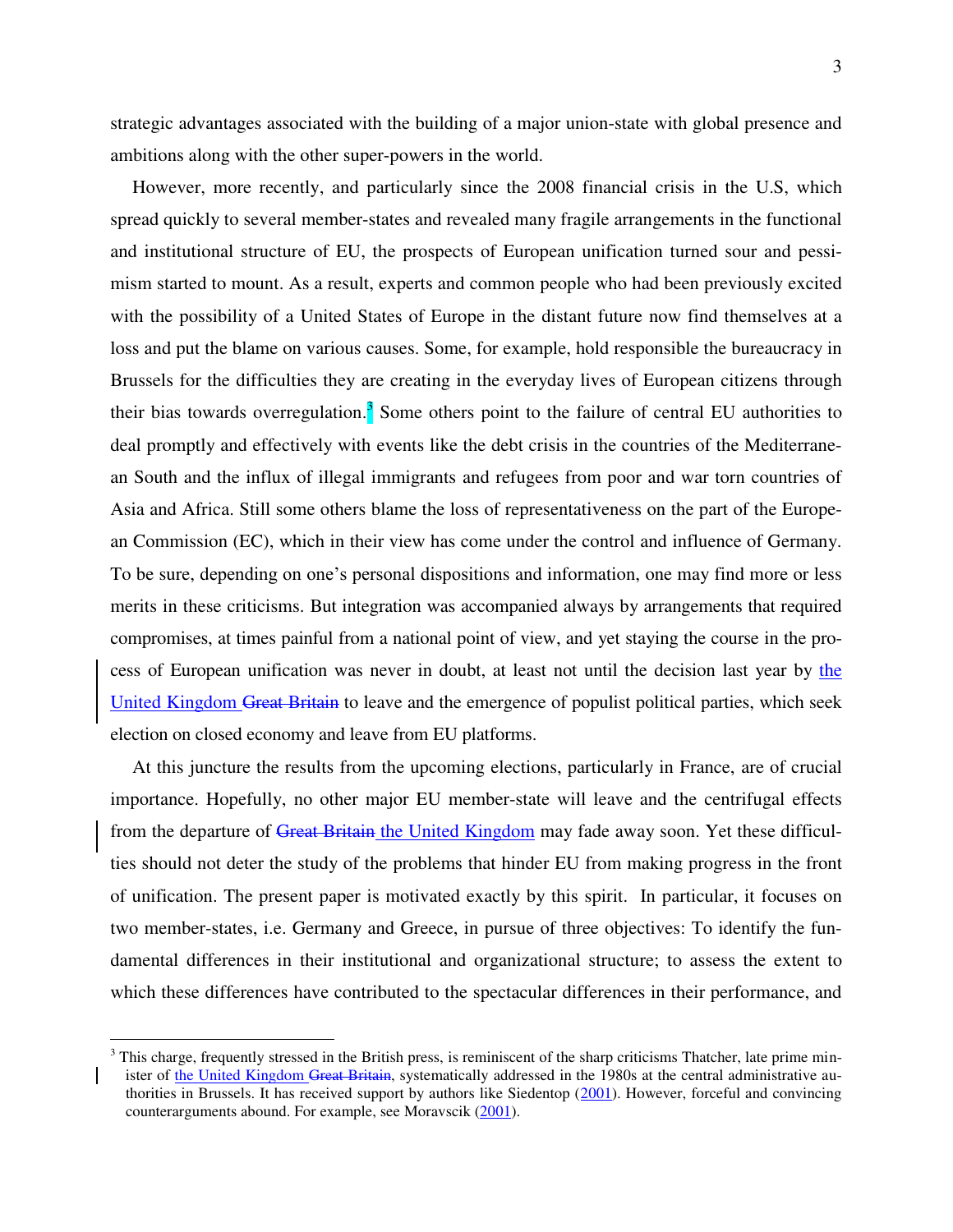lastly, to map the implications of the findings for the European project. For, if the same differences hold more generally among advancing and lagging member-states, the European project may come to a standstill, if not completely abandoned due to growing divisions and disparities.

From the contrast of their present circumstances it emerges that between Germany and Greece there is a divide which is as great as that which differentiates the "liberal" from the "statist" ideas and approaches to democracy and market economy. In the postwar period, Germany adopted the former and reached new and sustainable highs in world power and material well-being, whereas Greece adopted the latter and after two decades (1954-1974) of remarkable statedriven economic growth and subsequently four decades of decline (1975-2009), in 2010 it went bankrupt.<sup>4</sup> These results support the superiority of the liberal over the statist model and, in conjunction with the evidence that the institutional arrangements in France and the other countries of the European south are more or less statist, they imply that unification is threatened more by the differences over issues of democracy and economy rather than differences in per capita income or other welfare and cultural indices. Hence, on this ground, it is concluded that the ultimate test is whether these member-states will be willing or not in the coming years to streamline their political and economic institutions along lines, at least as liberal<sup>5</sup> as those prevailing currently in Germany. If not, which is more likely, the European project in its present form will be abandoned and the aspirations for unification will shrink to include only those Northern member–states with rather liberal orders of institutions and organization.

The presentation in Section 2 immediately below starts with a brief flashback into the ideas and approaches to issues of democracy and economy that prevailed in Germany and Greece in the postwar period. Since it is these that shaped their institutional arrangements, this flashback should facilitate interested readers in understanding the roots of the enormous differences in the directions Germany and Greece chose to follow regarding their political and economic organization. In Sections 3 and 4 the focus turns on the principles that underlie and the structure that charac-

<sup>4</sup> Tables 1 and 2 in the Appendix provide two sets of indicators that highlight the vast differences among Greece and Germany in terms of living standards and working conditions, on the one hand, and the quality of institutions and governance, on the other. The point this paper aspires to make is that these differences have grown wider over recent decades because of the differences in the social and economic organization of the two countries.

<sup>5</sup> In 2008, i.e. the year before the economic crisis erupted in Greece, public spending in Germany and Greece was 43.6% and 50.8% of GDP, respectively. Hence, on this basis, Germany was nearly as statist as Greece. But on numerous other criteria, Germany has been generally a much-much "freer" country. Hence, the terms "liberal" and "statist" are used somewhat loosely to signify the wide differences between the two countries on the basis of an overall index of freedom from state intervention.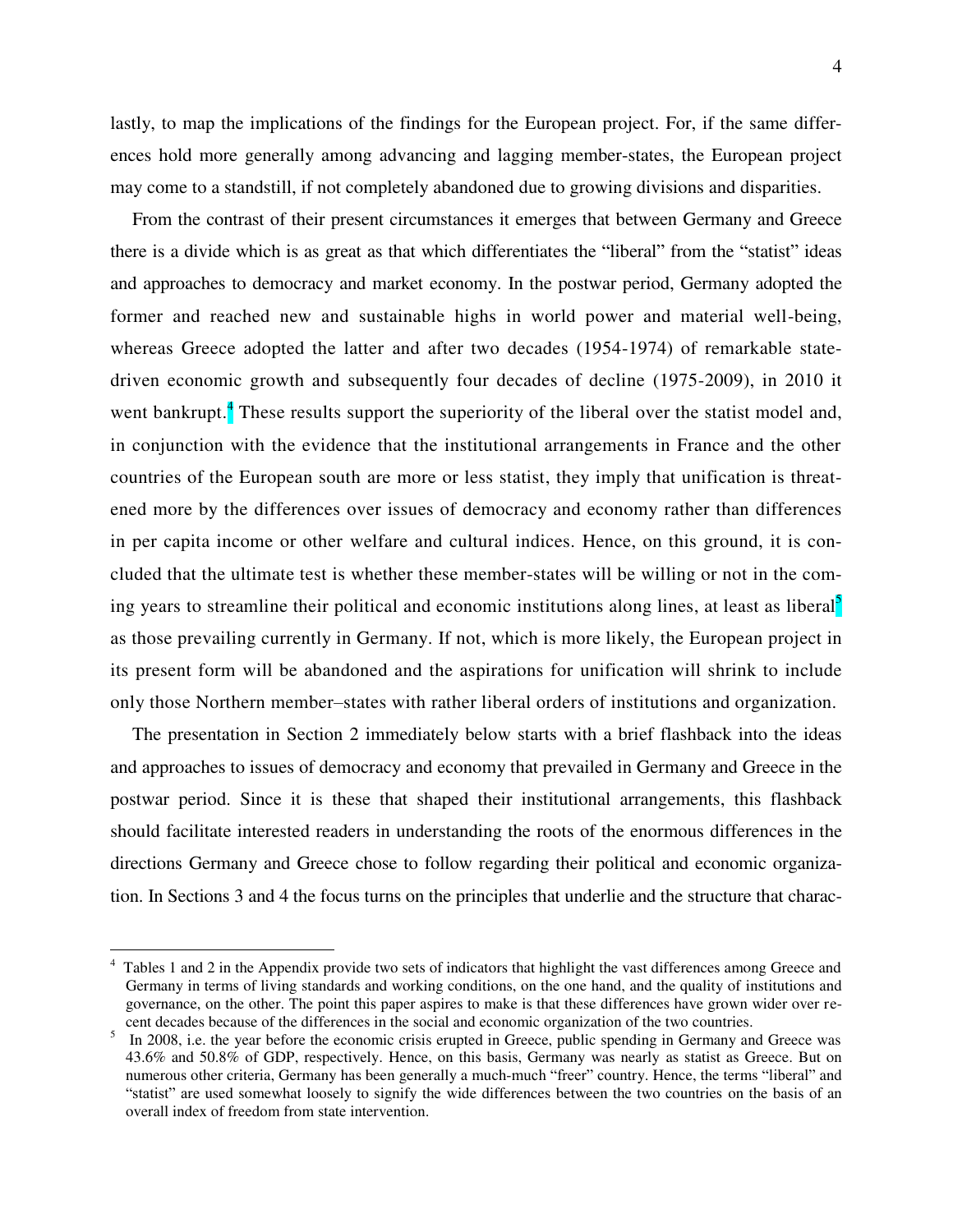terizes the German and the Greek model of market economy. Of these two models, the latter is unknown to foreign audiences. For this reason the emphasis of the presentation is on the ideas and principles on which it stands as well as the structure of its building blocks. But in general the effort in these sections is to hold them short in order to keep the length of the paper within reasonable bounds. Lastly, Section 5 identifies and assesses the differences between the two models; and Section 6 closes with a summary of the findings and the conclusions.

# **2. On the evolution of ideas and policies in Germany and Greece**

In the aftermath of the 1929 crisis, certain economists and politicians in Germany and Greece were thinking hard about the reforms that ought to be adopted in order to bring the political and economic organization in their countries into alignment with the thorny problems they faced. Before WWII started in 1940 their ideas and proposals received scant attention. But they came to a heading during the war and shortly after. In retrospect, it turns out that over the period from about 1935 to 1950 a battle of ideas took place, the outcome of which determined in each country the shape of institutions and the direction of social and economic policies until about 1970. Around that time the intellectual and political environment in both countries changed in favor of more interventionist policies, thus leading to the differences in their present institutional and organizational structures. The focus below is on the protagonists and the ideas that were debated in the two periods and what the outcomes were. By undertaking this brief flashback, the objective is to place the shifts in each country in the context of the historical circumstances in which they took place so as to enable the readers to relate the ideas and policies to the results.

# **2.1 The protagonists and their influence in Germany**<sup>6</sup>

 $\overline{a}$ 

In the aftermath of World War I the structure of the German economy continued to become more and more concentrated with the formation across all sectors of monopolies, cartels and other types of business agglomerations of economic power. According to Barry [\(2013,](#page-28-0) 2), concertation had advanced to such an extent that, when in the early 1930s Hitler laid down his plans  $\frac{1}{2}$  for building the German war machine, he did not need to nationalize anything.<sup>7</sup> Under these circum-

<sup>&</sup>lt;sup>6</sup> For a brief, lucid and highly informative account of the intellectual and business climate that prevailed in Germany in the decades leading to the 1948 break with the past in policy thinking, see Hasse [\(2017\)](#page-28-1).

<sup>7</sup> Additionally it should be noted that the advanced concentration in the German economy during the early decades of the  $20<sup>th</sup>$  century was encouraged by the prevailing intellectual and social climate. For example, in the 1920s the so-called "Socialists of the chair" and the younger adherents of the Historical School of Economics argued in favor of deep intervention by the state into the economy to confront the problems of unemployment, inflation and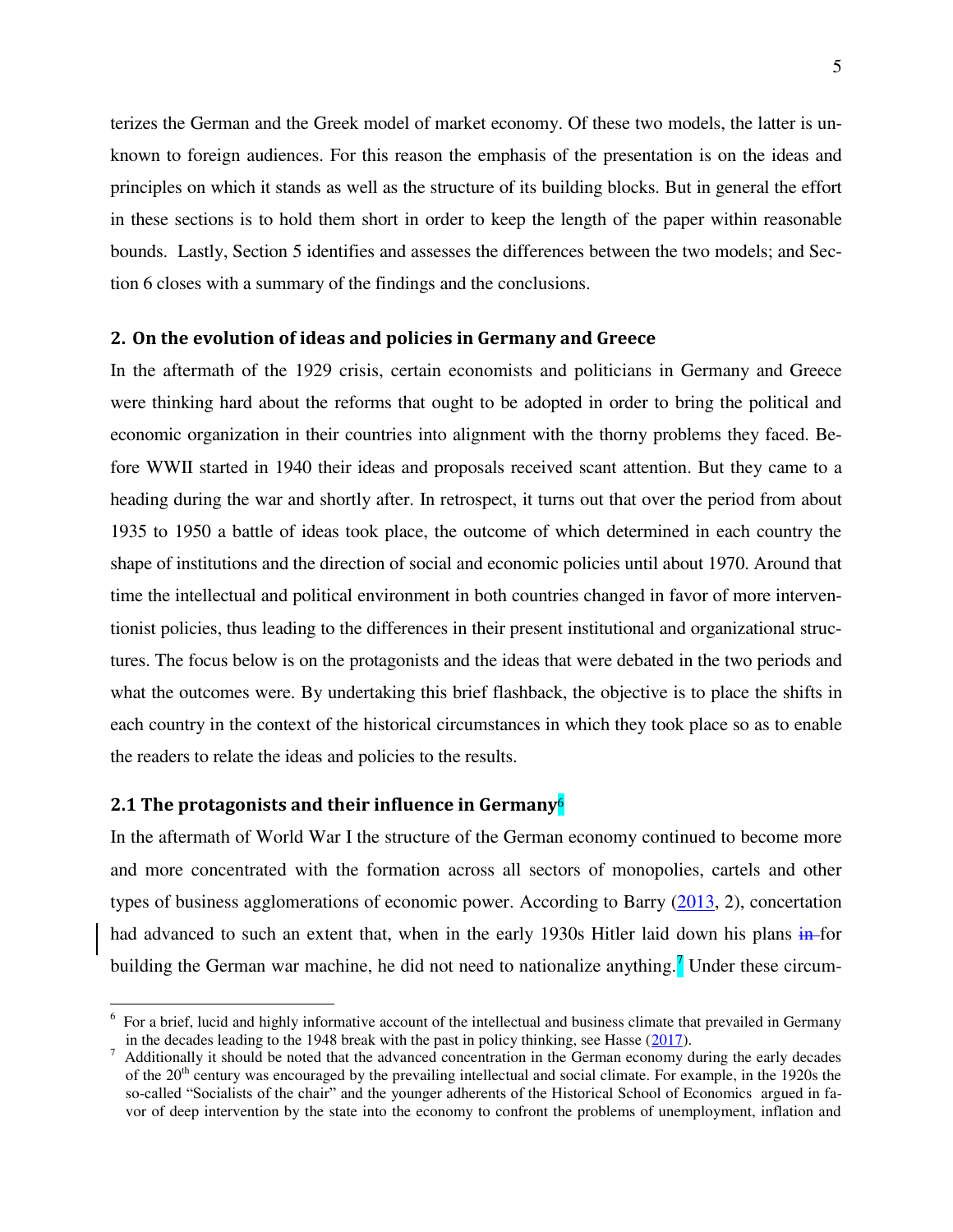stances it is not surprising that freedom loving academics would take the lead in developing and disseminating ideas and proposals for the next day, i.e. when freedom would return. Thus, in the mid-1930s emerged a group of distinguished thinkers, some based in the University of Freiburg and led by Walter Eucken, Franz Böhm and Fritz Meyer (the Freiburg group), and some based abroad and led by Wilhelm Röpke, Alfred Müller-Armack and Alexander Rüstow (the group of so-called "exiles"), who presented a new strain of liberalism known as "Ordo-liberalism", "liberalism of the rules", or "Social Market Economy".

They founded it on three pillars. First, by rejecting the fundamental precept of "classical liberalism" (according to which, if the size of the state is small, thus leaving the social and economic processes mainly to themselves), in a democracy the self-coordinating forces in society and economy bring about results that cannot be improved in democracy without reducing individual freedoms and efficiency in the use of productive resources. Second, by asserting that before these optimal results might take effect, uninhibited freedom beyond the laws for protecting natural rights would destroy freedom itself. For in that event, they claimed, unconstrained contracting in the framework of voluntary exchanges would lead to monopolies, cartels and other concentrations of economic power; without careful design, governments would be captured by organized interest groups; and, in general, a small government restrained from intervening to streamline market forces would be unable to maintain order, justice, predictability and ultimate the market system itself; And thirdly, by laying down the principles for establishing an Ordoliberal regime in real life.

 Their key idea in this regard was that, aside from the political constitution that aims to restrain the powers of the state to protect civil liberties, there would be another constitution which would prescribe rules under which the state would be restrained to intervene in the economy to protect economic freedoms. Hence, since how liberal the emerging regime that emerged would be depends on the provisions in this so-called "economic constitution", the debate turned on the breadth and depth of state intervention. This is exactly where the two groups split. According to Vanberg  $(2004, 2)$  $(2004, 2)$ , the Freiburg group maintained that: (a) the market as a nondiscriminating, privilege-free system of competition, is in and by itself an *ethical system,* and (b) it can and should be combined with a system of minimal income guarantee for those who are temporarily or permanently unable to earn a living through the market. On the contrary, the

deficits in the balance of payments. On the other hand, the existence of very strong socialist parties suggests that large majorities of Germans sought state paternalism. As a result, it is said, jointly these conditions opened the door to the defeat of the Weimar Republic and the rise of Hitler to dictatorship.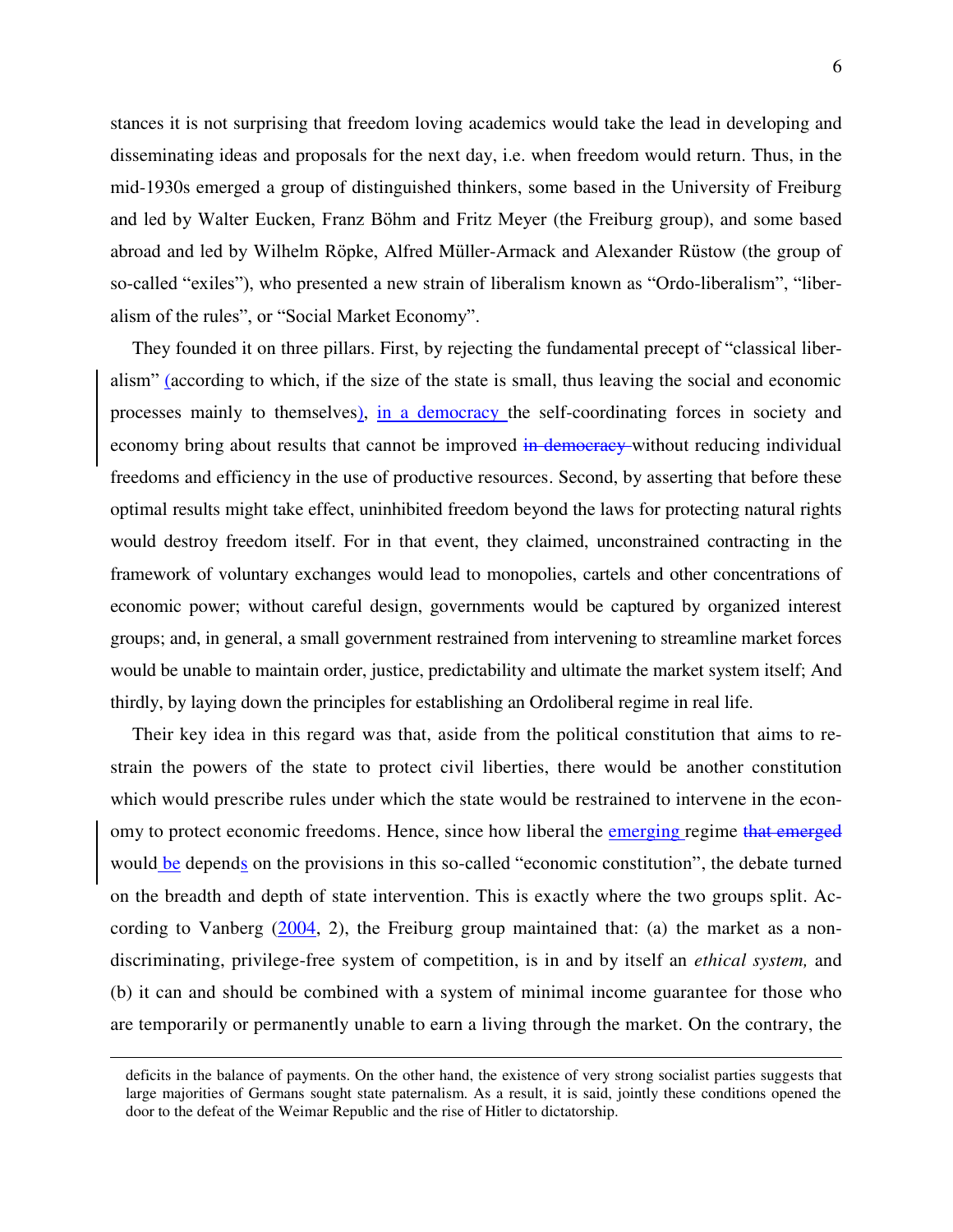group of exiles proposed that: (a) the market is a "technical instrument" that can be used by society to produce wealth, yet it does not make itself for a "good" society, and hence (b) it should be supplemented by "social provisions" that are supposed to make the market economy - beyond its economic efficiency - ethically appealing. From this account of their differences it follows that Eucken and his followers argued in favor of a relatively small state with limited powers to intervene in the economy, whereas Müller-Armack and those who followed him supported a relatively larger state with wider powers of intervention.

 Immersed in these ideas, particularly those of the Freiburg group, was Ludwig Erhard who was destined after the war to play an instrumental role in their translation to actual policies for speeding up reconstruction in the then West-Germany.<sup>8</sup> Thus, soon after he was elected director of economics by the Bizonal Economic Council in 1948 and Minister of Finance in the government of Conrad Adenauer in 1949, he embarked on a far-reaching liberalization program, scrapping all price controls, introducing the Deutschmark as new currency, establishing the Bundesbank as an independent monetary authority, etc., and leaving the markets to operate freely. We know that he did so by conviction not only because he went against the plethora of German supporters of hard core statist and Keynesian policies,<sup>9</sup> but also because, according to Barry (1993, 9), he ignored all warnings from the American administration of allied forces who, drawing on the advice of such eminent economists as John Galbraith, were determined that West Germany should not have a liberal market economy. What all these adversaries predicted was that Erhard's Ordoliberal policies would lead to high inflation, deceleration of investment and high unemployment. Yet all their predictions prove wrong and by 1960 the West German economy had performed beyond any expectations.<sup>10</sup>

 After 1960 the grip of Ordoliberal politicians and academics on the developments started gradually to wane. Due mainly to the newly accumulated wealth and the increasing distance from the halcyon 1945-1948 days, the importance of limited government intervention that had been

<sup>8</sup> According to Baum [\(1990,](#page-28-2) 178) Erhard precluded adopting the Scandinavian model. He considered it too statist and conducive to undermining individual responsibility, which he thought was absolutely necessary for the speedy recovery and the future of Germany in the long run.

<sup>9</sup> Rittershausen [\(2007,](#page-29-3) 20-38) provides a very detailed account of the battle among various groups from politics, academia and labor unions, as well as the proposals they submitted in the critical period 1945-1948.

<sup>&</sup>lt;sup>10</sup> There is a voluminous body of literature that attributes much of the so-called "German miracle" of 1952-1960 to reasons other than the policies adopted under the model of Social Market Economy. For an extended review of this literature, see for example Van Hook [\(2004\)](#page-29-4). However, given the tectonic shifts that took place in policy thinking in 1948 under Ludwig Erhard, it would be farfetched to surmise that this decisive departure from the socialist prewar regime did not contribute significantly to the rates and sustainability of Germany's postwar progress.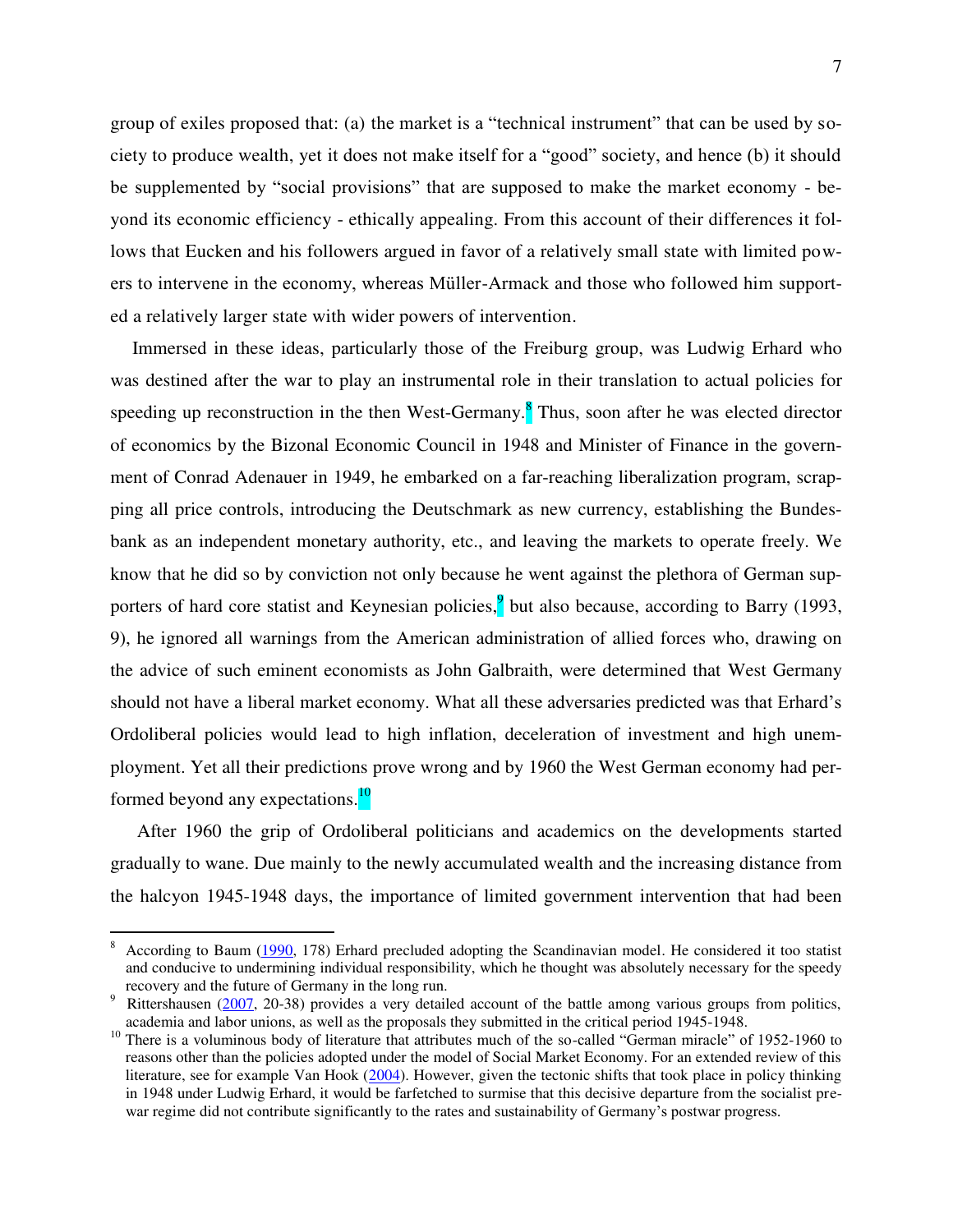impressed in the minds of Germans diminished, whereas Keynesian and Central Planning inspired academics and politicians stirred the demand for more and more government interventions in pursue of such objectives as controlling the business cycle, stimulating growth, stabilizing prices, maintaining full employment, building a more equitable society, etc. $\frac{11}{11}$  According to Rittershausen [\(2007,](#page-29-3) 43), by 1966 popular support for Keynesian policies was such that Ludwig Erhard who was Chancellor at the time:

"… was forced to consider some sort of *Konjuncturpolitik* and the general coordination of economic policy. Even after his Social Market Economy aura was irreparably breached by recession, Erhard's proposals remained half-hearted attempts to stave off an increasingly Keynesian-leaning electorate."

Finally, the triumph of Keynesianism over Ordoliberalism was recognized officially in May 1967 with the passage of the *Law for the Promotion of Economic Stability and Growth*, which gave federal policymakers wide discretionary authority not just to conduct demand management policies but to use fiscal and other policy means of intervene deep into the economy.

In the years since then many authors have assessed the results of the policies and the institutional arrangements that were put in place under the above law and its numerous amendments in the same spirit. For example, Giersch et al , Paque, Schmieding  $(1994)$  found that the interventionist ideas and policies during the period 1960-1989 not only failed to realize most of the objectives for which they had been adopted, but also that they gave rise to major supply-side problems and to a significant expansion in the government sector. However, nothing helped more in stemming, if not reversing, the tide of interventionism in Germany than two powerful developments that took hold since the early 1980s. The first of them is the victory of liberal ideas and policies over Keynesianism, particularly in the U.K and the U.S. Slowly but surely the election of Margaret Thatcher in the U.K. in 1979 and Ronald Reagan in the U.S. in 1981, both of whom won on platforms based on the teachings and writings of such great philosophers and economists like Friedrich A. Hayek<sup>12</sup> and Milton Friedman, gave impetus to "pro-market", "pro-deregulation" and "pro-roll-back-the-state" policies around the world and changed the balance of dominance in aca-

 $\frac{1}{11}$  The evidence assembled by Rittershausen [\(2007,](#page-29-3) 31-38) points convincingly towards the assessment that the two economists who spearheaded the intellectual shift in academia and politics towards this direction were Karl Schiller and Erich Preiser. However, note that according to Hasse [\(2017,](#page-28-1) 100), both of them as scholars and policy designers and practitioners are classified as "creators and performers of the Social Market Economy."

<sup>&</sup>lt;sup>12</sup> Hayek has been among the intellectual propagators of the Social Market Economy. To get a glimpse into his relationship with other members in the Freiburg group and the group of the exiles, see Hasse et al, Schneider, Weigelt [\(2008,](#page-29-6) 40-42).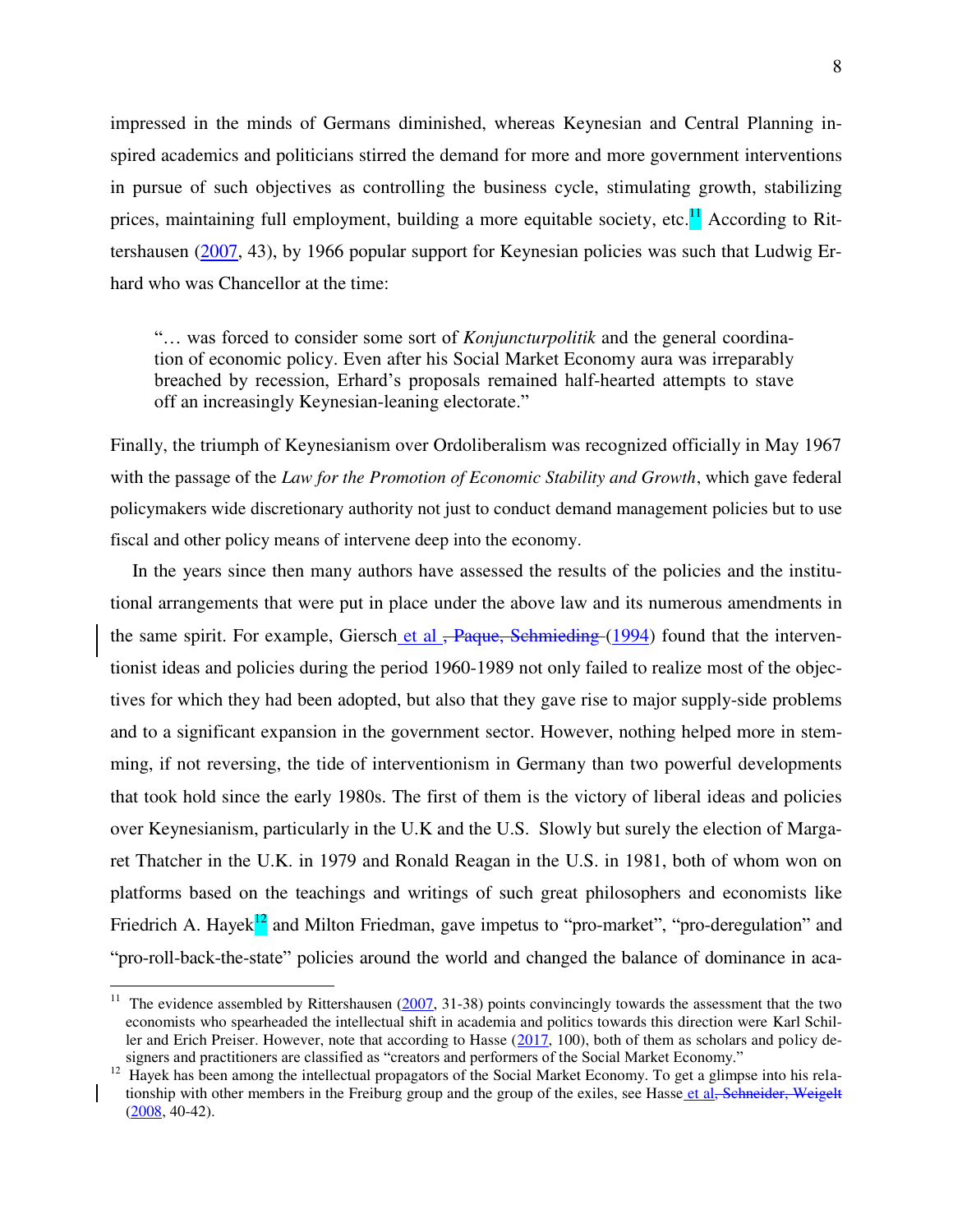demia in favor of the called "neo-liberal" thinking. Germany did not remain immune to these shifts and the fact that in the present German Council of Economic Experts only one out of five members is seen as Keynesian attests to the conclusion that interventionism has been in long term retreat.

The second development has to do with the act for the Single European Market in 1986. This was the first major revision of the 1957 Treaty of Rome and it set the European Community on a path to establishing a single market based on four freedoms, i.e. free and uninhibited movement of *goods*, *capital*, *services*, and *people*. But these freedoms are embedded as an integral part in the ideas and policies Ordoliberals have been adhering all along. Did ordoliberalism re-enter Germany from the back-door of EU? The answer is in the affirmative and it is amply highlighted by the interesting details reported by Hasse  $(2017)$ . From them we learn that the head of the German delegation in the negotiations for the Treaty of Rome was Alfred Müller-Armack, who served at the time under Ludwig Erhard as Deputy Minister in the Ministry of Economics and in charge for all European Economic Affairs. Accordingly, given his strong liberal convictions as well as those that prevailed among the members of the German delegation, it is hardly surprising that the Treaty of Rome bears the imprint of Ordoliberals and that its revision in 1986 expanded and deepened the provisions for the realization of the four freedoms across all EU memberstates. $^{13}$ 

To conclude, since the 1980s the dominant coalition of Keynesian and other interventionists in Germany came under attack from two main directions. That is, first, from the international shift towards "neo-liberal" ideas and policies, and, second, from the Ordoliberal requirements as mandated from the treaty for the single European market. As a result, even though in the meantime Germany transformed into an advanced "Welfare state" with all the rigidities and inefficiencies associated with it, $14 \times 10$  a great extent it has grown into a liberal democracy and economy.

#### **2.2 The protagonists and their influence in Greece**

As happened in Germany in the early decades of the  $20<sup>th</sup>$  century, the ideas of classical economists regarding the role of the state in the economy retreated also in Greece. But unlike Germany, where Ordoliberalism started to take roots in the interwar years, during the same period in Greece the intellectual and policy climate was predominantly in favor of economic planning and large-

<sup>&</sup>lt;sup>13</sup> That this is the case can be ascertained also by reference to the ample evidence that the policies of the European Commission frequently conflict with statist and interventionist policies pursued by German governments. For an interesting case to this effect, see Smith [\(2001\)](#page-29-7).

 $14$  In support of this view, see also footnote 2.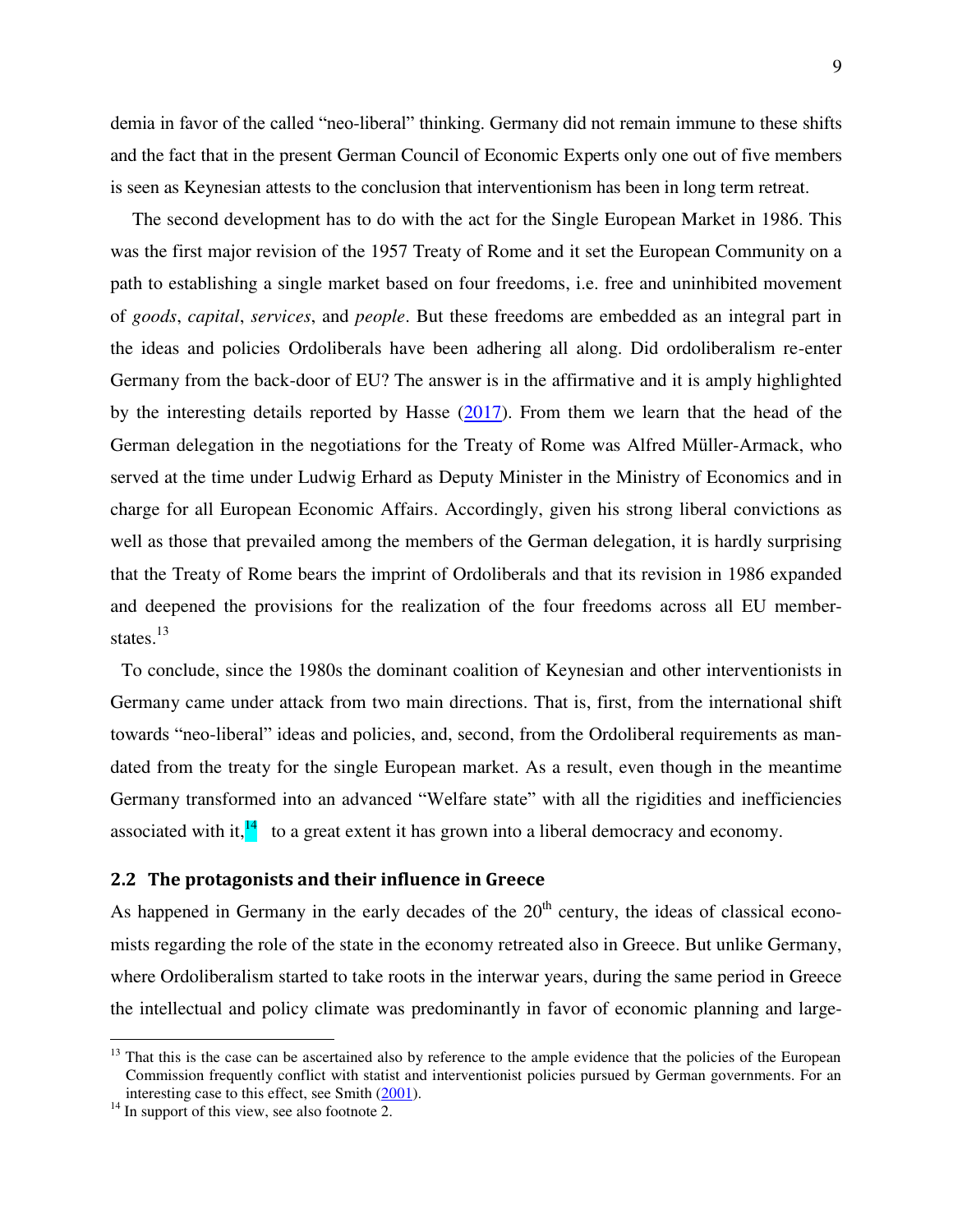scale state interventions in the economy. As a result in the late 1940s this divergence led to an Ordoliberal economy in Germany versus a state-managed economy in Greece. Since then, after several decades of decline, Ordoliberalism in Germany has been enjoying a revival by riding on the back of neoliberal ideas and the four freedoms of the Single European Market, whereas the model of state-managed economy in Greece has veered all the time towards state socialism, despite all expectations that within EU this trend would be reversed. Having outlined above how shifts in ideas influenced these trends in Germany, the objective here is to do the same in the case of Greece.

 According to Hatzivassiliou (2010, 3-5), the academics, academics-turn-politicians and politicians who contributed with their ideas and initiatives to the regime that was established in Greece in the late 1940s may be classified largely into three groups. The first was led by Panayiotis Kanellopoulos, the second by George Papandreou, and the third by the duo of Xenophon Zolotas and Constantinos Tsatsos.<sup>15</sup> All three groups supported highly interventionist reforms. But differences of emphasis and degree in the particular policies, as well as in the approaches for their implementation, prevented them from finding common ground. So when at some point or another they evolved into separate political parties, they were very small to gain any traction with the electorate. To highlight the gist of what they proposed and given that the third group comprised people who influenced developments well into the 1980s, $\frac{16}{10}$  in Bitros and, Karayiannis [\(2011\)](#page-28-3) we focused mainly on the views that Zolotas and Tsatsos expounded. Not surprisingly we found evidence suggesting beyond reasonable doubt that what they proposed was the establishment of an advanced regime of state socialism along the lines that had been propagated by contemporary socialist authors. Had communists won in the civil war, most likely some version of the economic and social organization envisaged by Zolotas in 1943 and of the constitution that Tsatsos had drafted shortly thereafter would have been imposed and Greece would have turned into a communist state.<sup>17</sup> From Tomai

 $15$  Certain literature suggests that the ideas to which leaders are exposed in their university studies determine to some extent the nature of policies they sponsor later when in public office. If so, it may be of interest to note that Kanellopoulos and Tsatsos graduated from the University of Heidelberg, Zolotas from the University of Leipzig, and Papandreou from the Humboldt University of Berlin. The ideas that held sway in these and other German universities at the time were those of the historical school and the school of state socialism. Hence, given that the political platforms of all three groups called for a systematic intervention of the state in the economy as a means of rationalizing the economic, social, and political life of the country, it is rather unlikely that the German intellectual connection of these Greek leaders did not play a pivotal role in the shaping of the ideas and policies that were expounded by their groups.

<sup>&</sup>lt;sup>16</sup> Key members were academic Angelos Angelopoulos, former ambassador Ioannis Politis, the young politicians Constantinos Karamanlis, Petros Garoufalias, Georgios Mavros, and Petros Kokkalis.

<sup>&</sup>lt;sup>17</sup> The references here are to Zolotas  $(1943/2009)$  and to the draft of the constitution from that period that was found in Tsatsos's archives upon his death in 1987.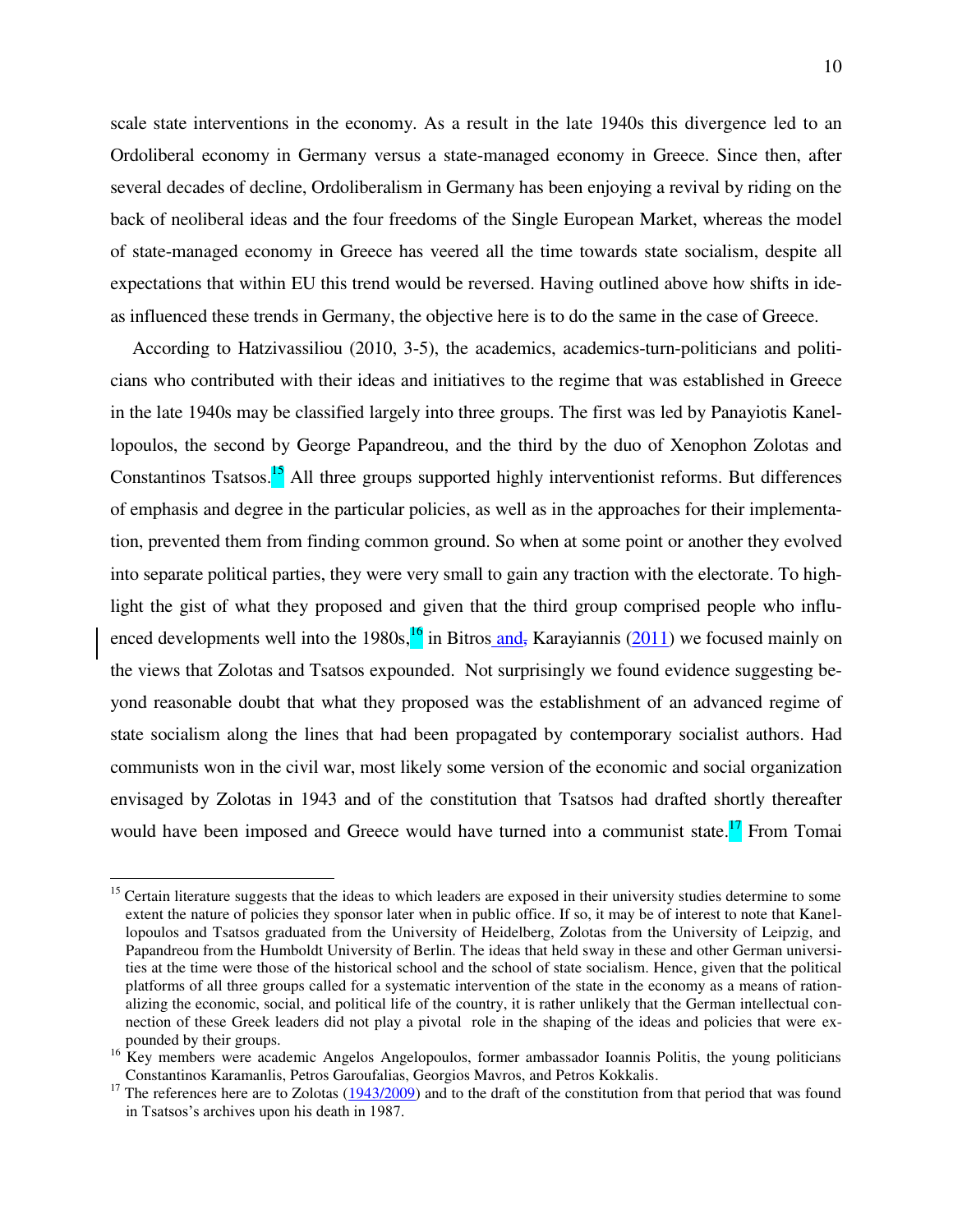[\(2011\)](#page-29-9) and others we know that this development did not materialized because, when the WWII ended and the allies decided that it was time to change the course of events in Greece, the balance of the debate between the above mentioned reformists and the officials of the American Mission for Aid to Greece (AMAG) regarding the country's institutional and organizational setup shifted in favor of less socialist alternatives.

This assessment differs materially from that arrived by other distinguished scholars. For example, summarizing his findings, Hatzivassiliou [\(2010,](#page-29-10) 1) concludes that:

"Since the mid-1930s, members of an indigenous reformist movement had advocated principles of political, social, and economic reform similar to those promoted by Washington through the European Recovery Program (ERP) beginning in 1947–1948. These reformist plans had been buried under the weight of the country's polarization and the subsequent civil strife. The Truman Doctrine and Marshall Plan were instrumental in reviving the dynamism of these domestic reformist forces which would shape the country's development in the ensuing decades.

The difference lies in that the reforms the Americans promoted in Greece under the European Recovery Program (ERP) were fundamentally of a Keynesian bent and involved neither extensive nationalizations across all sectors of the economy, nor the numerous other forms of interventions that the Greek reformists supported. This is particularly true with respect to those from the group that Zolotas and Tsatsos headed who became influential and leaned heavily in favor of a State-managed economy and society.<sup>18</sup> Simply put, in view of the priorities the Americans pursued and the difficulties the country faced, these reformists compromised and shelved their ideas and plans for later. If there is any doubt about the highly interventionist policies they adopted from the high government positions they occupied in the 1950s, the following criticisms addressed by Andreas Papandreou  $(1962)$  regarding the crooked structure of the Greek economy that they established suffice to entertain it:

"There is a pressing need to streamlining the presently cumbersome "system" of government regulation of economic activity. In some sense there is "too much" government on the Greek economic scene, while there is too little research and too little planning, and the organizational apparatus for the execution of various plans is practically absent. The mosaic of fiscal credit and market regulations which are subject to abrupt changes

<sup>&</sup>lt;sup>18</sup> Over the period 1950-1990 Zolotas served repeatedly as governor of the central bank, capping his career as prime minister in 1989; throughout his public life Tsatsos served as parliamentarian, minister and president of the republic; Karamanlis became twice prime minister and president of the republic, etc.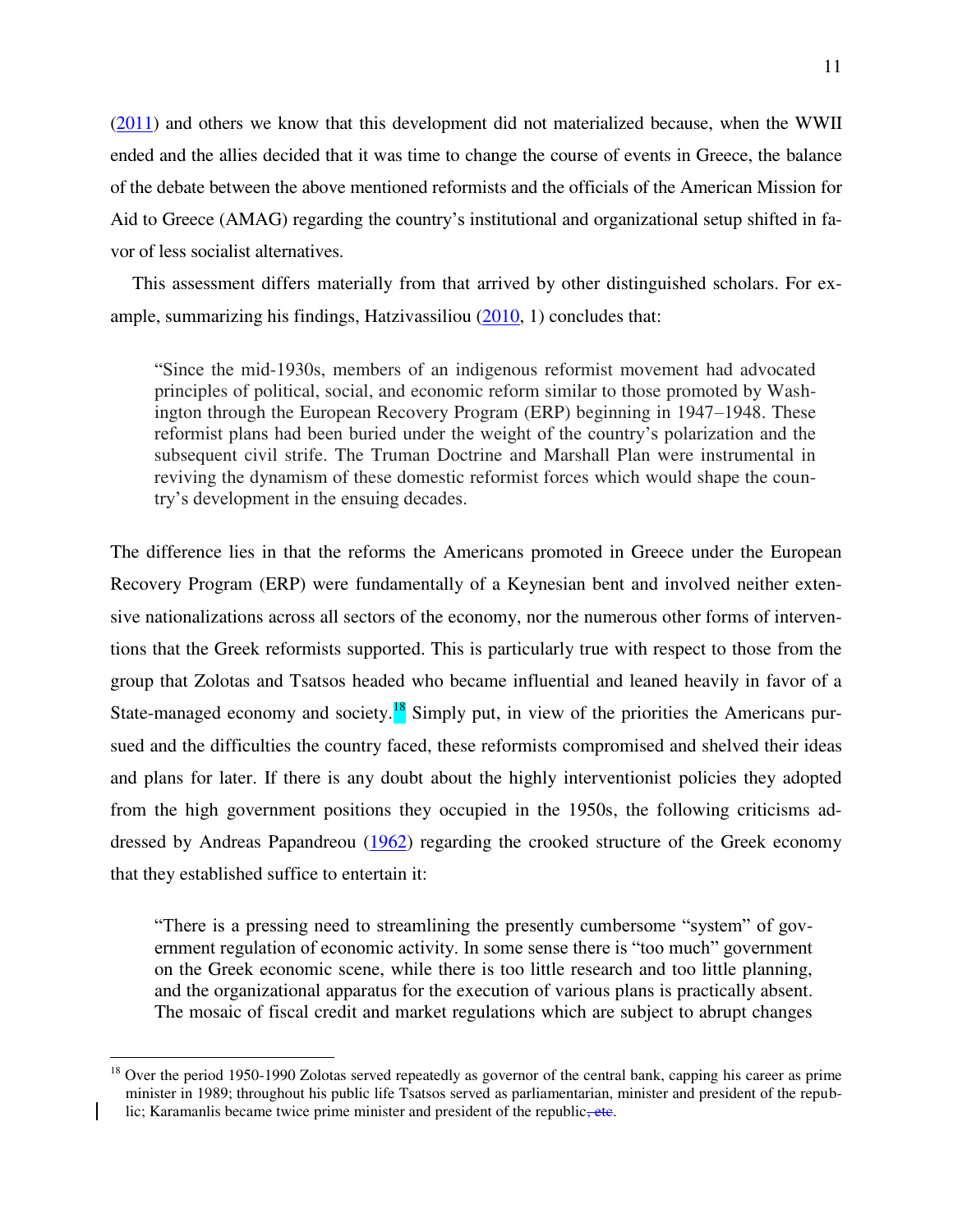without notice can hardly be expected to encourage private investment activity of the right kind."(p.103)

"Where the market mechanism, the competitive process is allowed to perform the resource-allocation task, it ought to be allowed to work. The rewards for success should be high – but so should be the penalties for failure. The barriers to entry – which in Greece reach unusual heights – ought to be lower if not removed. "Saturated" lines of endeavor and "closed" professions ought to be exposed to the rigors of the competitive process."(p. 104)

"…It is essential to come to understand that an efficient export sector cannot be grafted upon an inefficient economy. Greece's low capacity to export is a symptom of structural weakness, of resource misallocation, of missing links in the distribution chain – and should be handled as such. Special measures, such as preferential credit and fiscal treatment for export-oriented firms, while of doubtful effectiveness in the short-run, are often distinctly harmful in the long-run."(p. 105)

Such was his dismay that when he came to think about the future of the country in the European Economic Community (EEC) he wrote:<sup>19</sup>

"Greece has recently concluded an Association Agreement with the European Common Market with the prospect of full membership some 22 years hence. It is fair to say that, given the terms of the association, Greece has a small margin of time in which to achieve the structural transformations needed for survival in the European Common Market."(p. 25)

However, when he became head of the Panhellenic Socialist Movement in the 1970s and prime minister of Greece in the 1980s and 1990s, he spared no effort to push the structure of the Greek economy even further away from that needed to survive in the EEC, thus committing an awesome inconsistency which is not unrelated to the hellish circumstances that hit Greece more recently.<sup>20</sup>

In the mid-1970s the model of state-managed economy that Zolotas-Tsatsos-Karamanlis and their associates set up in the 1950s shifted decisively towards state-socialism. This development assumed the form of a new economic constitution which was embedded in the 1975 constitution which was their brainchild.<sup>21</sup> Since then its provisions, revised and supplemented consistently towards more central control, moved the structure of the Greek economy opposite to the direction that was mandated both by the advancing globalization of world trade and the 1957 Treaty of

 $19$  Greece became associate member of EEC in June 1961 and full member effectively in January 1, 1981.

 $20$  Of questionable merit was also the support he lent in the late 1950s as advisor to the Governor of the Bank of Greece in the introduction of credit policies in favor of import substitution rather than exports.

<sup>&</sup>lt;sup>21</sup> Perhaps it is of some importance to add that the 1975 constitution was not approved directly by the Greek people. It was ratified only by the Greek parliament.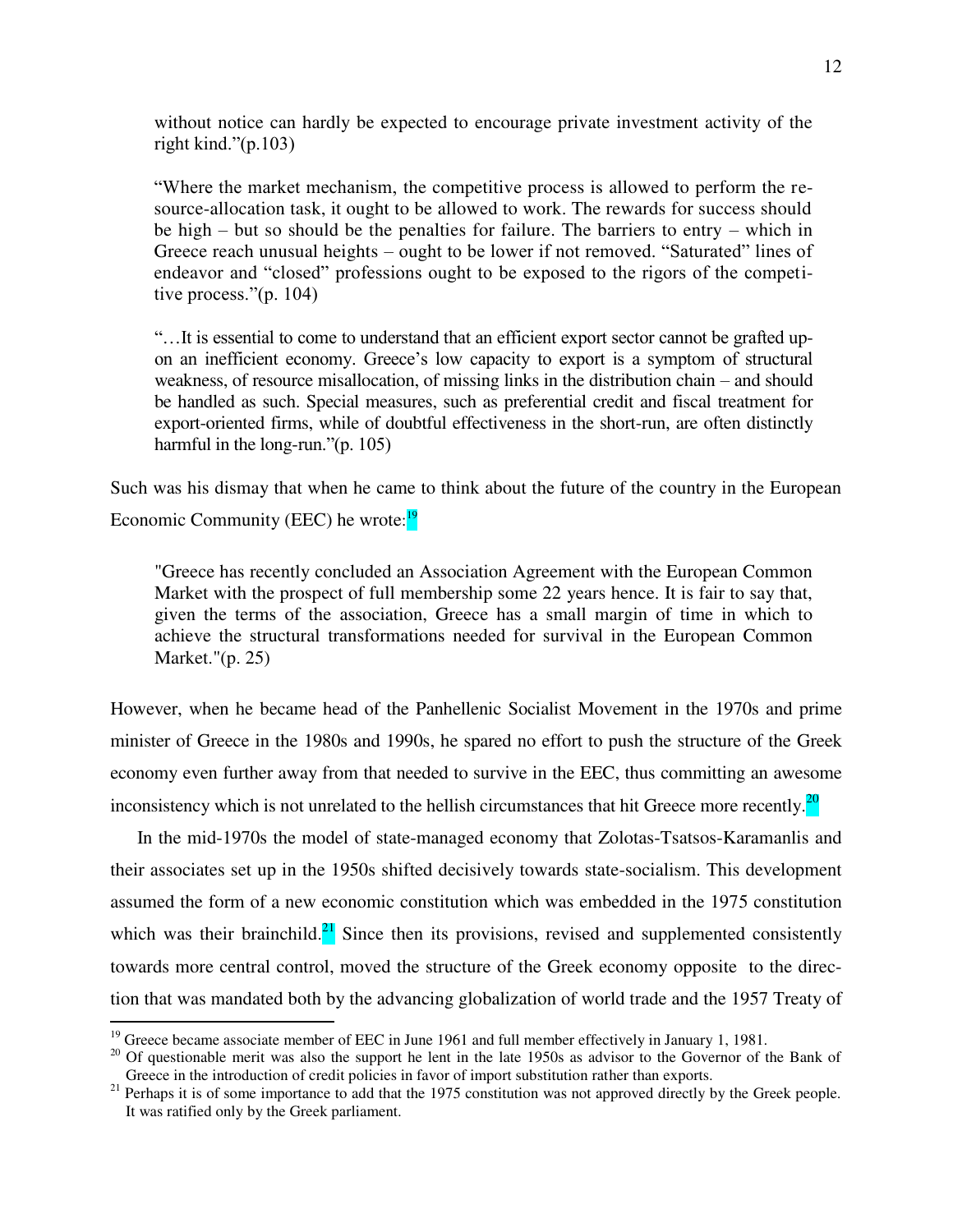Rome, the 1986 Single European Market and the 1999 Growth and Stability Pact. Added protagonists in this trend were Andreas Papandreou, $^{22}$  Constantinos Simitis, Constantinos Karamanlis Jr., Miltiades Evert, etc. and numerous other academics and politicians with Keynesian and hard core socialist persuasions. If it is somewhat ironic that all these gentlemen at one time or another expressed their concern about the need for structural reforms and the possibility that Greece might not survive otherwise in the competitive environment of EEC, never mind. They were politicians and many of them are still around managing to no avail Greece's state of bankruptcy.

Drawing on the above as well as on Bitros [\(2013\)](#page-28-4), it is safe to conclude that responsible for the present awful circumstances Greece are the statist policies that were adopted in the post war period. Germany has an Ordoliberal economy, whereas Greece has a state-managed economy in which the four freedoms of the single European market remain still in abeyance, despite Greece's commitments to the opposite on account of the treaty it has signed with EU. The divide in this regard is great and it is not expected to close any time soon.

## **3. Conceptual foundations of the economies in Germany and Greece**

The fundamental principles and institutions on which the structure of the German economy presently stands had been worked out by Ordoliberal economists already before the war. So under Ludwig Erhard in 1949 one task was to embed them in the new federal constitution. Thus the constitutional lawyers who wrote it had to abstain from inserting provisions of their own which in one way or another would vitiate the precepts of an Ordoliberal economy.<sup>23</sup> In Greece, there was no such tradition and the only restraints felt by the statist constitutional lawyers who wrote the 1952 constitution emanated from the views of Keynesian economists in the AMAG. Quite likely this is the reason that the 1952 constitution is far less statist than that which was introduced in 1975.

The objective in this section is to present the salient characteristics of the models that associate with the economic constitutions in Germany and Greece, so as to highlight their similarities and differences.

#### **3.1 The economic constitution in Germany: Social market economy**

 $22$  Note that this is the same Andreas Papandreou who wrote the above excerpts in 1962..

 $23$  According to Hasse [\(2017](#page-28-1), 97), the climate was even more favorable because: "Due to the intense collaboration between economists and lawyers inside the Freiburg School the differing tasks could be successfully solved and institutions designed."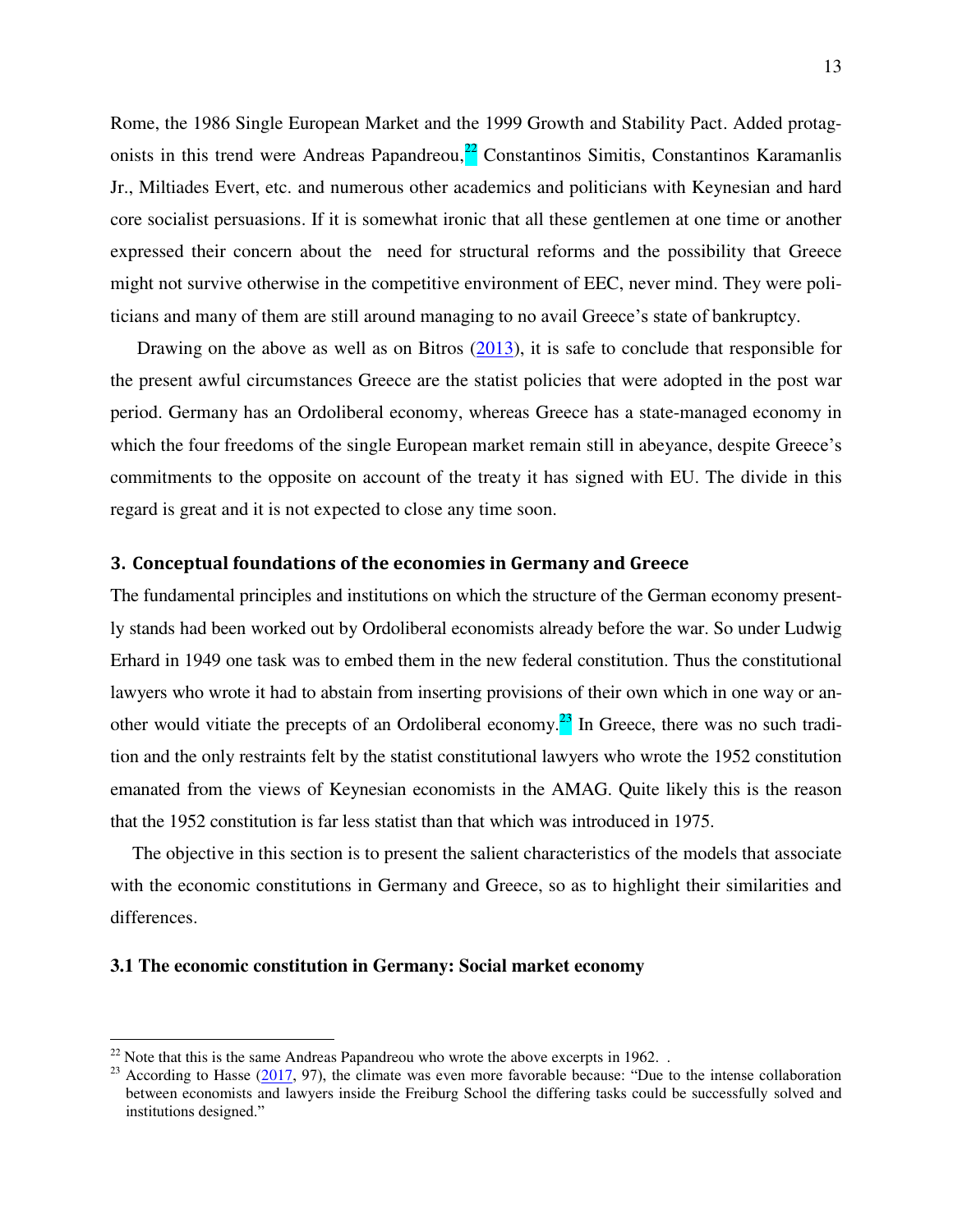The economy in Germany is structured along the lines envisaged by Ordoliberals. In particular, it is endowed with a state sector large enough and strong enough to pursue three main objectives. To safeguard that competition reigns across all sectors of the economy. To make sure that the distribution of income does not become too unequal to threaten social peace; and thirdly to set up and operate a system of public goods and of a minimal income guarantee for those who are temporarily or permanently unable to earn a living through the markets. While pursuing these objectives, the state is restrained by the obligation to respect two sets of principles, rules or institutions labelled respectively as "constitutive' and "regulative". The constitutive principles and their conceptual content have as follows:

1. The principle of competition: The state is obligated to create the institutional conditions that prevent the formation in the markets of monopolies, oligopolies and cartels that inhibit competition and undermine the maximization of social welfare.

2. The principle of private ownership of the means of production: The state must not offend through economic policy the private ownership of the means of production because all encroachments of property rights reduce the productive potential of the economic system. This does not imply that a regime of private property precludes the possibility of state ownership. If for some well-documented reasons the state gets involved in the production and distribution of goods and services, state-enterprises should be open to competition.

3. The principle of a stable monetary system: This mandates monetary policy to be conducted so as to achieve stability in the general price level. For this result, the monetary system must operate automatically, i.e. without discretion on the part of monetary authorities. The reason being that deliberate interventions lead monetary authorities to wrong decisions, thereby maximizing the risk of inflation or deflation.

4. The principle of open markets: Introducing price and non-price barriers to markets by either the state or private parties should be prohibited. All kinds of pressure groups are interested in closing markets to realize gains by limiting competition. For this reason imposing high tariffs and import quotas to protect specific domestic producers, allowing professional and trade associations to collude and close the markets in which their members offer their services, and necessitating by the state of excessive and unwarranted formalities for doing business reduce the efficiency of domestic producers, and hence, such practices should be forbidden.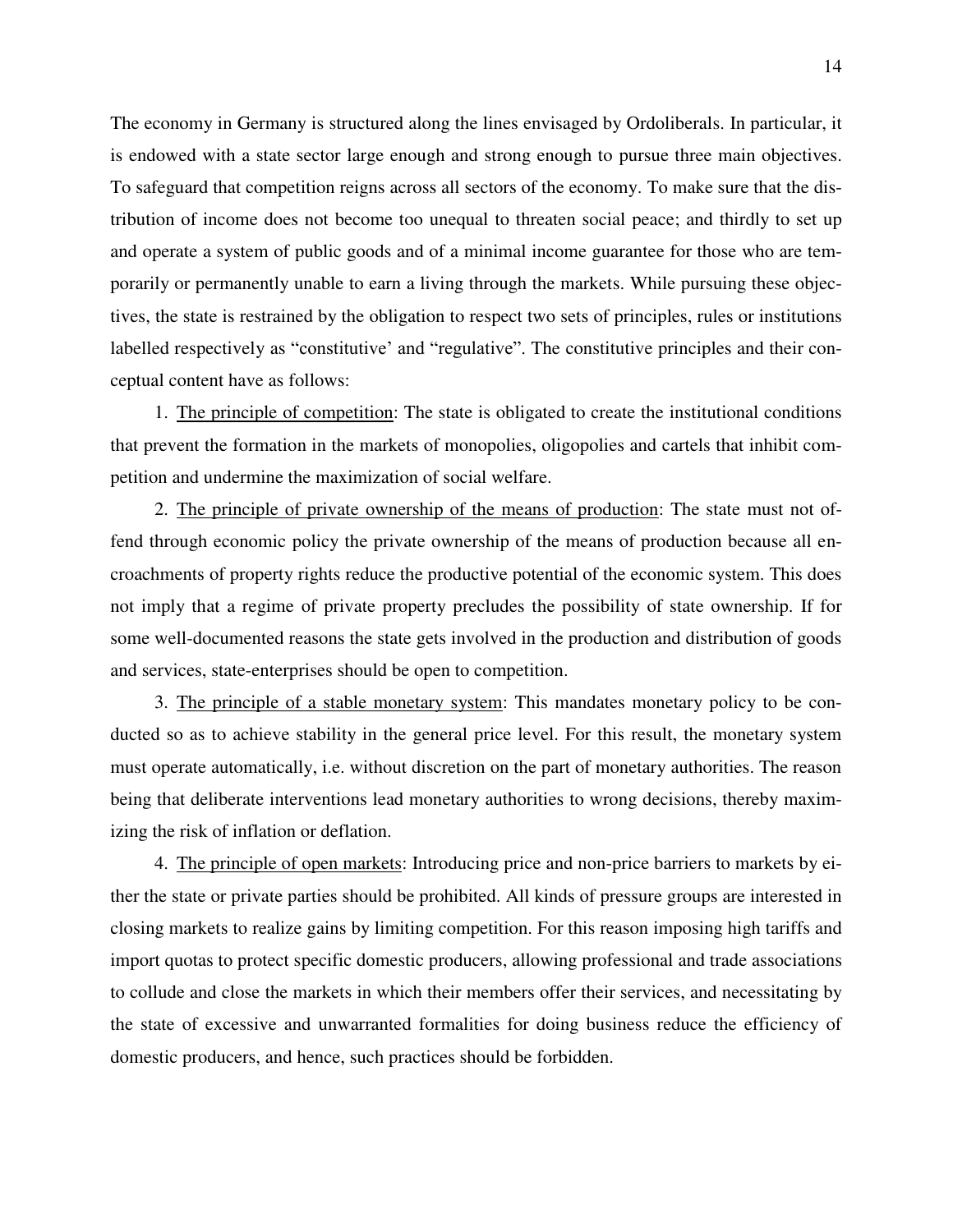5. The principle of freedom of contract: Competition in markets develops when individuals and businesses can exchange rights they own over goods and services. Hence, private and state agents in the economy should be able to contract freely, but within the limits set by the laws. Such limits may, for example, forbid contracting to establish a cartel in a given market or to buy and sell substances dangerous to the general public.

6. The principle of accountability: In a competition based economy those who stand to gain from participating in free exchanges must bear also the losses from their actions. Expressed differently, those economic agents who make losses from their decisions should not be allowed to shift their losses to third parties. This requirement increases individual responsibility across the board and forces all participants in the economy to be extra careful with the use of the resources under their control. For example, an investment is undertaken more carefully, the more accountable the responsible person for the investment is. In other words, accountability acts as a deterrent against undertaking risky dealings with capital and enforces careful checking of markets.

7. The principle of consistency and stability of economic policies: Economic policies are intended to smooth out disturbances that develop in markets because of natural and man-made domestic and international events. For example, a flood that destroys a great deal of the agricultural production of wheat is bound to create a lot of shocks on the supply side of products based on wheat. The economic policies that will be adopted to confront the shocks should be *timewise consistent* and *stable*. Time consistency requires the policy makers to act as they announce over time, whereas the property of stability requires policy makers to stay the course so that economic agents may form reliable expectations.

 If properly applied, the seven "constitutive" principles outlined above give rise to a free market competitive economy, which is consistent with a democratic political order and most efficient in terms of the resources used per unit output produced. But aside from these highly desirable institutional guidelines, in real life there arise certain allocative problems that need to be addressed and here is where the "regulative" principles come into force. These are the following:

1. The problem of monopoly: For liberals in general the concentration of economic power is undesirable for two main reasons. First, because in free markets it results in elevated prices and less than socially optimal supplies of goods and services, and, second, because in politics it places the state authorities at a disadvantage, leading frequently to their capture and the introduction of arrangements that hurt the general public. To prevent undue concentrations of economic power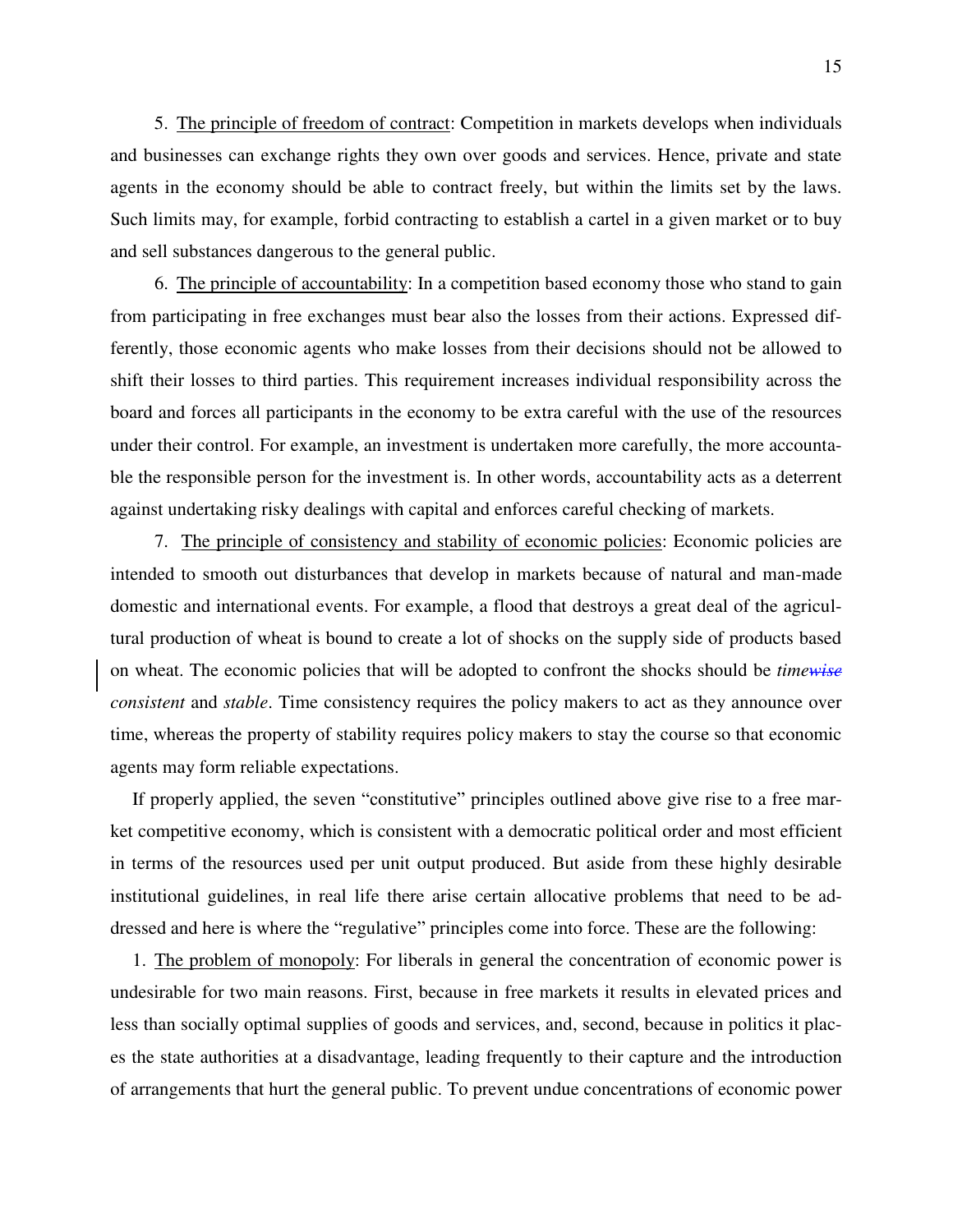and control the antisocial practices thereof, democracies have developed a panoply of competition and antitrust laws, as well as particular institutions to enforce them. This is true also in Germany, where concentration across all markets in the economy is not allowed to exceed 40%.

2. Income and social policies: In a free market economy, the price mechanism allocates the incomes to the contributing economic agents after production and exchange has been completed. The demand for goods and services by those who receive incomes determines what will be produced and in what quantities. As a result, the incomes from wages, interest and profits are inevitably determined by those who earn them, and hence the distribution of the national income is based solely on performance criteria. But then, according to Alfred Müller-Armack and others, while some classes of the population may enjoy all the luxuries in life, some other classes may be unable to secure even the mere necessities, thus creating conditions for social unrest. In view of this criticism Ordoliberals in general agreed that the state has an obligation to provide those who cannot earn a living through markets a minimum guarantee income. However, in more recent years it is widely recognized that the income and other social policies that have been adopted are excessive because they have transformed Germany into an advanced welfare state with all the drawbacks that this development entails regarding incentives for work, saving and entrepreneurial risk taking.

3. The problem of the environment: In certain cases, even when the price mechanism functions appropriately, the cost of resources is not reckoned accurately because certain production and consumption activities generate positive or negative externalities. For example, when an electric utility generates electricity by burning coal, it is possible that the electricity is underpriced because the utility does not include in its production cost the smoke and the other pollutants that it emits to the environment. In such cases economists generally agree that the state should intervene so as to force producers and consumers to include in their calculations the impact of their decisions, positive or negative, on the environment.

The tension between the calculations of economic agents and the public interest can be seen also in the social area. In the past, child labor, long working hours, insufficient safety in the enterprises, etc. harmed employees and such dangers were not confronted until the state intervened and imposed codes of safety in the working environment.

4. Abnormal behavior in the supply of labor: Eucken argued that under certain circumstances the supply of labor might be inversely related to the wage rate. By this he meant that, if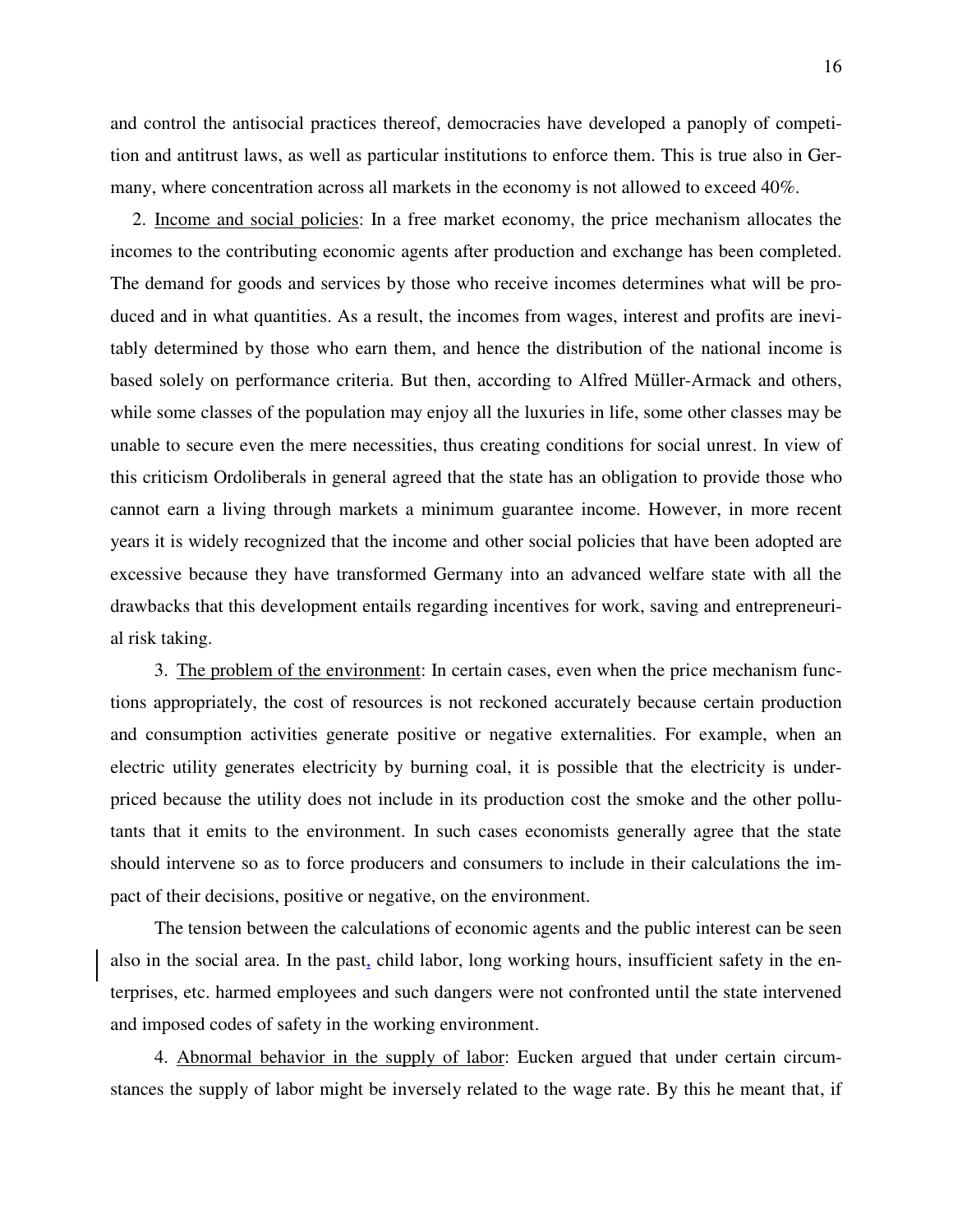workers aim at a certain income, as the wage rate declines workers would be willing to offer more labor, thus pushing the wage rate further downwards. On this ground, he recommended that a feasible policy would be for the state to step in and introduce a minimum wage so as to stabilize the labor market. More recent studies have shown that the dynamics of labor markets are more complicated and that raising the minimum wage may hurt workers, particularly those who lose their jobs and those who are unemployed. But this policy is now of general appeal.

To summarize, Germany's economic constitution is based on two pillars. That is, on a set of seven "constitutive" principles, which aim at establishing a competition based economy, and on another set of four "regulative" principles, which aim at confronting four types of possible market failures. According to Hasse  $(2017, 105)$  $(2017, 105)$  a trend has emerged more recently in favor of incorporating into the economic constitution several more principles. For example, under the label *Principles for Governments* one is the Principle to control and restrain the influence of interest groups. From these suggestions it follows that, as circumstances evolve, the model of social market economy is enriched with more institutions that seek to safeguard its fundamental tenets.

#### **3.2 The economic constitution in Greece: State-managed economy**

After Greece went bankrupt in 2009, international creditors offered to bail her out on the basis of an agreement signed in 2010 according to which Greece would undertake reforms in two main fronts. First, to enforce policies leading eventually to public budget surpluses, so that the huge public debt might start someday to decline as a percentage of GDP, and secondly, to reset the product and labor markets in the direction of competition and the four freedoms mandated by the single European market.<sup>24</sup> Included in the reforms was also an extensive package of privatizations. That agreement was followed by a second one in 2012 and another in 2015 that runs until 2018. Yet, despite the progress that has been accomplished so far regarding fiscal adjustment, primarily by raising taxes, progress in the fronts of structural reforms and privatizations is lagging seriously because conservative and leftist governments have been unwilling to take ownership. The fundamental reason is that Greek governments and the citizens who vote for them are prisoners of their own statist thinking

 $^{24}$  It is hardly necessary to stress that Greece not only has avoided introducing and enforcing policies in these directions but with a few exceptions since it signed the treaty for the single European market it has adopted systematically arrangements in favor of extending government controls in the economy.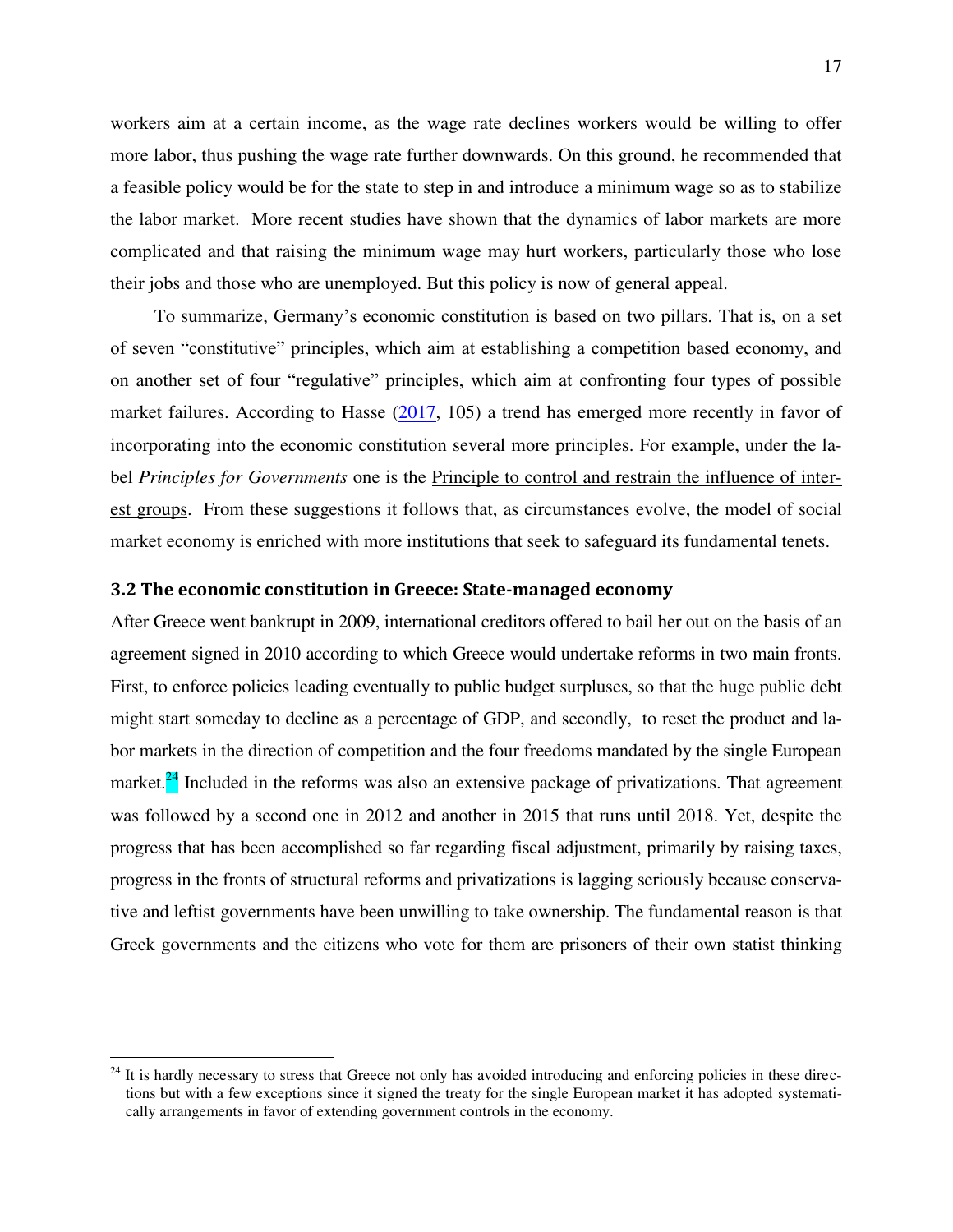and institutional arrangements, which have led to the formation of powerful interest groups that protect the status quo even under the present ominous national circumstances.<sup>25</sup>

How things came to this unhappy outcome is not difficult to summarize. In the two decades leading to the 1952 constitution, the organization of the Greek economy was becoming more and more statist. Administrative and other price controls prevented markets from bringing the supply and demand of goods and services into alignment, thus creating artificial surpluses and shortages. By administrative arrangements the state controlled the flow of investment in and out of the various productive sectors. The number of public organizations and enterprises was expanding rapidly. Through direct and indirect channels the banking system served as extension and accessory of state power in the economy. Key classes of professionals like doctors, lawyers and notaries organized into professional societies aiming, among other terms, at controlling the flow of new members into their ranks and fixing the rates of their remuneration in agreement with the state, so as to maximize their rents.<sup>26</sup> Consecutive governments, instead of letting the civil service cater to the needs of citizens, treated public sector employment as a mechanism mainly for extending patronage to their voters and secondarily to alleviate the extensive unemployment that the central management of the economy generated. With such arrangements in place and the hard core statist views that prevailed among politicians and economists, the 1952 constitution was conspicuously fuzzy regarding the nature of the economic organization envisaged by its authors. For example, while on the one hand the constitution vouched for the freedom of association (Article 11) and the protection of property rights (Article 17, paragraph 1), on the other it opened wide avenues of intervention by placing agricultural and urban cooperatives (Article 109) under the auspices of the state and by allowing forced expropriations of large agricultural farms and properties (Article 104). Perhaps because of the presence of the Americans and the pressing needs for assistance, constitutional law-

<sup>&</sup>lt;sup>25</sup> Very illuminating in this regard is the assessment by Miller and Cleverley  $(2011, 47)$  $(2011, 47)$  who write: "… After the war, Greece packed five hundred years of Western development into five decades. Government after government attempted to break traditions of paternalistic politics and economic corruption, while offering Greeks the functioning political-economic infrastructure that other Western Europeans enjoyed."

 $26$  It should be noted that these professional societies hold their own elections (in the style of parliamentary elections) and are governed by groups aligned with political parties. Furthermore, as with trade unions, by trying to achieve optimal outcomes for their members with respect to a tradeoff between wages and employment (causing some unemployment), professional societies create similar inefficiencies.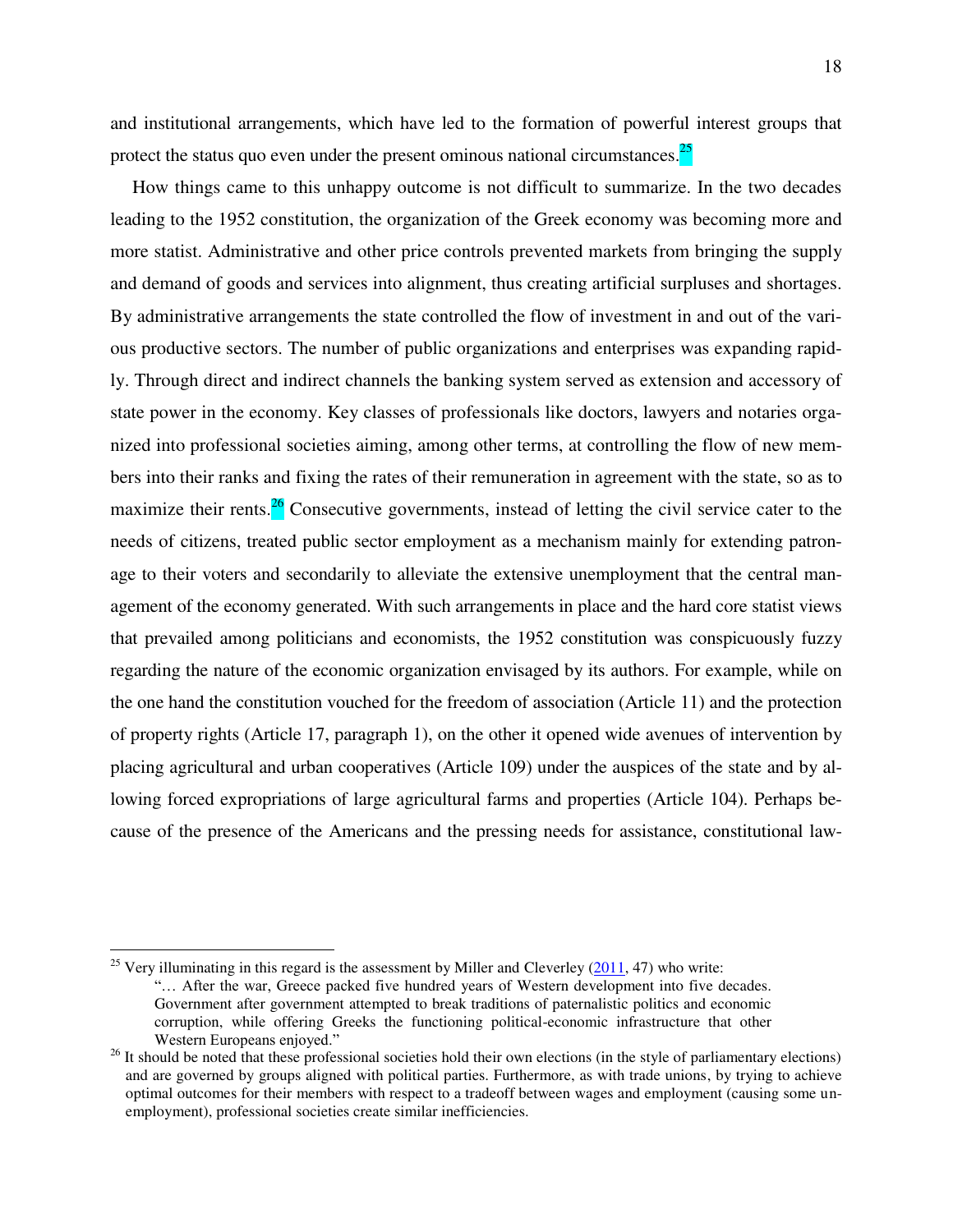makers chose to ignore the advancing state management of the economy and left for later the articulation in the constitution of the economic order they had in mind. $^{27}$ 

The opportunity for this arose right after the fall of the military dictatorship in 1974 and the return to power of the same people who had shaped the developments in the 1950s and early 1960s.<sup>28</sup> In view of the bitter experiences during the dictatorship and the need for a new start in democratic politics, the government of Constantinos Karamanlis decided to draft a new constitution, which was proposed and ratified by the Greek parliament in 1975. Not unexpectedly the economic constitution embedded in it is a prototype for a state-managed economy. It is founded on the following main principles:

- 1. The principle of cooperation: Given that the market mechanism is based on competition, by its very nature it promotes the animal spirits of citizens, it contributes to inequality by allowing some people to take advantage of others, and it erodes social cohesion. Thus, irrespective of its economic efficiency, the state has the obligation to replace it by institutions of cooperation and to allow competition only in those narrow productive activities in which individual initiative and energies are irreplaceable.
- 2. The principle of central planning: According to Article 106, paragraph 1, for the purpose of establishing "social peace" and promoting "public interest", the state plans and coordinates economic activities in the country. Through planning the state pursues: (a) the economic development of all sectors of the economy by adopting appropriate measures for the exploitation of sources of national wealth in the atmosphere, in underground and underwater deposits, and (b) the regional development, particularly of mountainous and islandic regions. Articles 79, paragraph 8, mandates that development plans are authorized by the full body of the parliament.
- 3. The principle of socially delimited property rights: Although by Article 17, paragraphs 1, property owners are assured of their unalienable rights, by the provisions stated in Article 106, paragraph 2, they are forbidden to use it in ways that may insult human liberty and dignity, or cause harm to the national economy. But since the latter terms are indetermi-

 $^{27}$  Judging from the views they expressed in the 1930s and 1940s, the politicians and economists who came to prominence afterwards did not change their ideological convictions and persuasions. This we know from the statement of Constantinos Karamanlis in the 1970s about his adherence to socialist thinking, the editor's introduction to the 2nd edition of the book by Zolotas (1943/2009), and the details given by Angelopoulos [\(1992\)](#page-28-5).

<sup>&</sup>lt;sup>28</sup> This was the first "socialist phase" of Karamanlis governments. The second phase took place in the years 1974-1981. An excellent source of information regarding the way the economy was managed by the state during these decades is Halikias [\(1978\)](#page-28-6).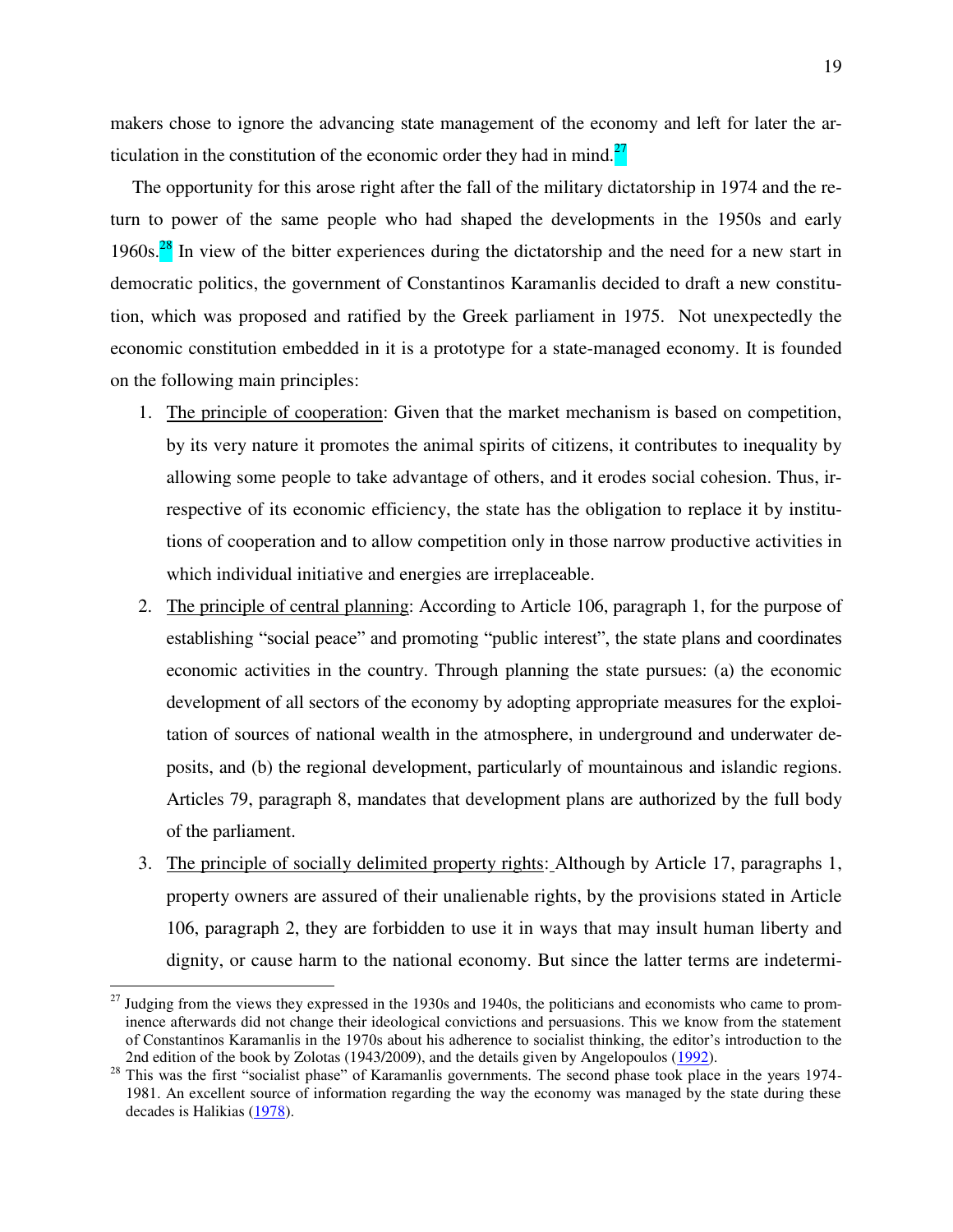nate, property owners cannot know in advance what uses of their property might entail such offences of the law. Therefore, property rights have been seriously curtailed by imposing on them litmus tests and numerous other hurdles.

- 4. The principle of the state's autonomy: The state is an autonomous legal authority with rights that take precedent over those of other legal entities and individuals. As such it has prerogatives over all matters of life and death of citizens. Consequently, the state is entitled to intervene in the private affairs as it deems pertinent. In this spirit the state's actual and potential interventions are innumerable. A few indicative examples are the following:
	- a. With Article 16, paragraphs 5 and 8, the state retains exclusive monopoly rights over higher education. On this basis, higher education is managed as a centrally planned and administered system with all fundamental decisions taken by the Ministry of Education and applied with limited discretion by the universities. As for the nature of higher education this is defined as a public good, but it hardly offered as such.
	- b. Article 12, paragraph 6, allows the state to establish so-called "compulsory associations of individuals for the public interest." This constitutes a serious limitation of individual liberties as well as of competition because licensed professionals cannot offer their services to the public without participating in such associations and applying the recommended rates for their services. Moreover, their number is large and they are spread widely across various economic sectors.
	- c. Article 106, paragraph 3, provides the right of the state to nationalize or forcefully participate in any enterprise it deems appropriate for several reasons that are subsumed under the so-called "national interest". This particular right was invoked in the 1970s to nationalize several business concerns including the big Andreades Conglomerate of manufacturing, banking, shipbuilding and other companies.
	- 4. The principle of social rights: In its autonomy and benevolence the state grants and guarantees rights over and above those subsumed under the label of "natural rights". For distinction these rights are called "social rights". The following list represents a sample from those which are explicitly referred to in the 1975 constitution:
		- a. All Greeks have a right to education free of charge at all levels in state schools and universities (Article 16, paragraph 4).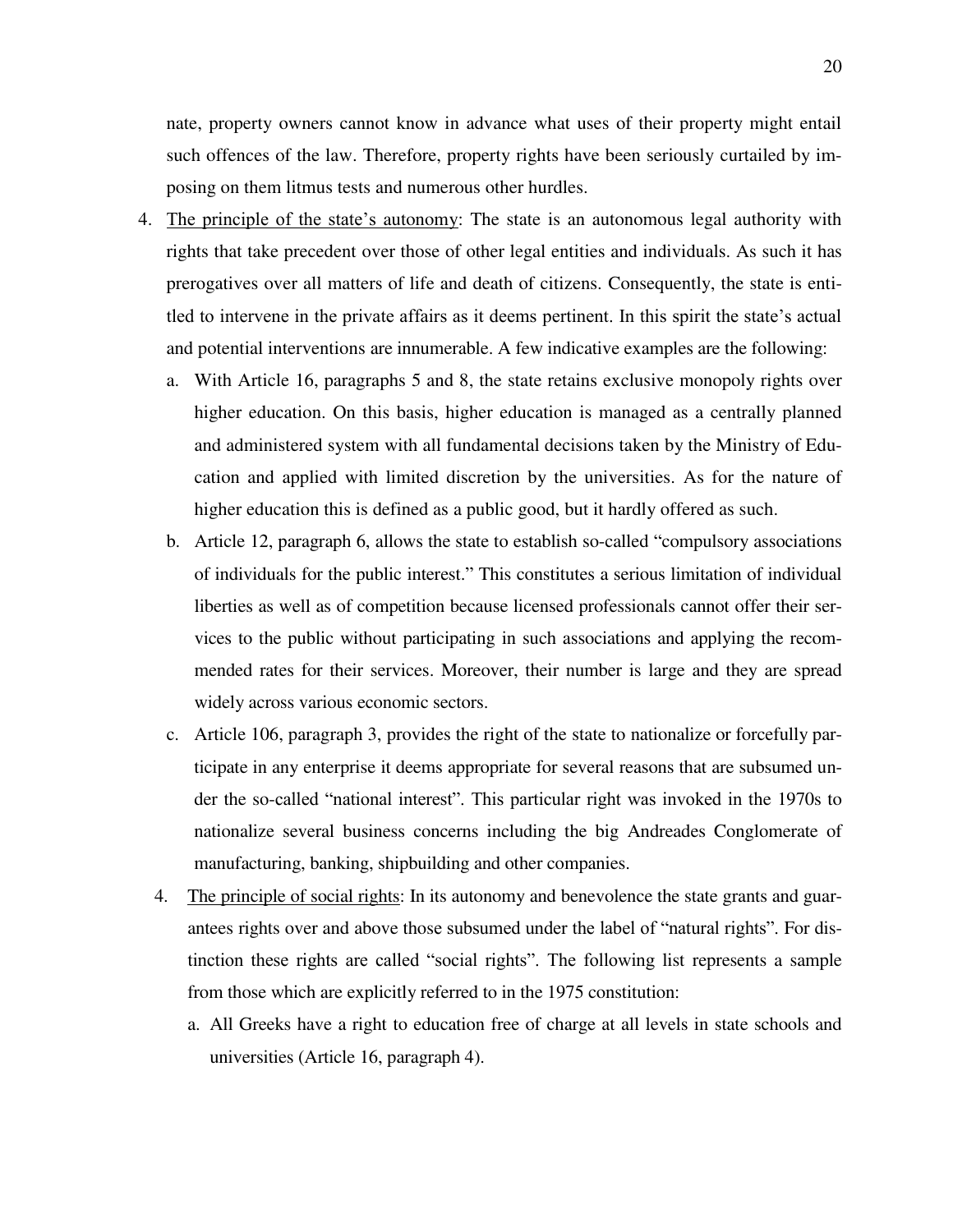- b. The state provides free of charge health services to all citizens and especially to those who are impotent and in old age. Also, the state looks after all citizens who lack sufficient housing (Article 21).
- c. Every citizen has a right to employment and to remuneration equal to the value of the work offered (Article 22, paragraph 1).
- d. The state takes care of the social insurance of workers (Article 22, paragraph 4).
- e. Subject to the restrictions mentioned, all workers have a right to strike but only if they exercise it through the legally constituted labor unions (Article 23, paragraph 2). $^{29}$ Associated with the "social rights" are two qualifications. Namely, first, that it is forbidden for citizens to make excessive use of them (Article 25, paragraph 3), and second, that the state has the right to demand that citizens abide by their social and national allegiance (Article 25, paragraph 4).

 Moreover, the above principles are supplemented with certain state functions which address key issues like the following:

- 1. Control of radio frequency based mass media: Article 15, paragraph, 2, places the transmission of news, pictures and information through radio and television under the direct control of the state. The main objective in this arrangement is for the state to secure on behalf of the citizens the terms of operation that meet the social mission of these media.
- 2. Protection of the natural and cultural environment: The authorization for the state's initiatives in these areas is provided by Article 24, paragraphs  $1&6$ . The policies that may be used for this purpose are preventive and suppressive and in the case of public forests exceptions can be allowed only if they are justified on account of the public interest.
- 3. City planning and restructuring: When it comes to the establishment of new cities or the rearrangement of existing ones, the state retains exceptionally wide discretionary powers to intervene, frequently at the cost of the land owners themselves. Relevant to these functions is Article 24, paragraphs 2-5.

On applying these provisions, the expectation was that there would result an economy with a large public sector and a smaller state-controlled private sector. The public sector would perform

<sup>&</sup>lt;sup>29</sup> From an economic analysis point of view there is a gross contradiction between the provision of equal pay for equal work (article 22, paragraph 1) and the right based on this provision, because labor unions negotiate for maximizing the wages not of everybody but exclusively of their own members. For this point I am indebted to Dr. Steve Bakalis.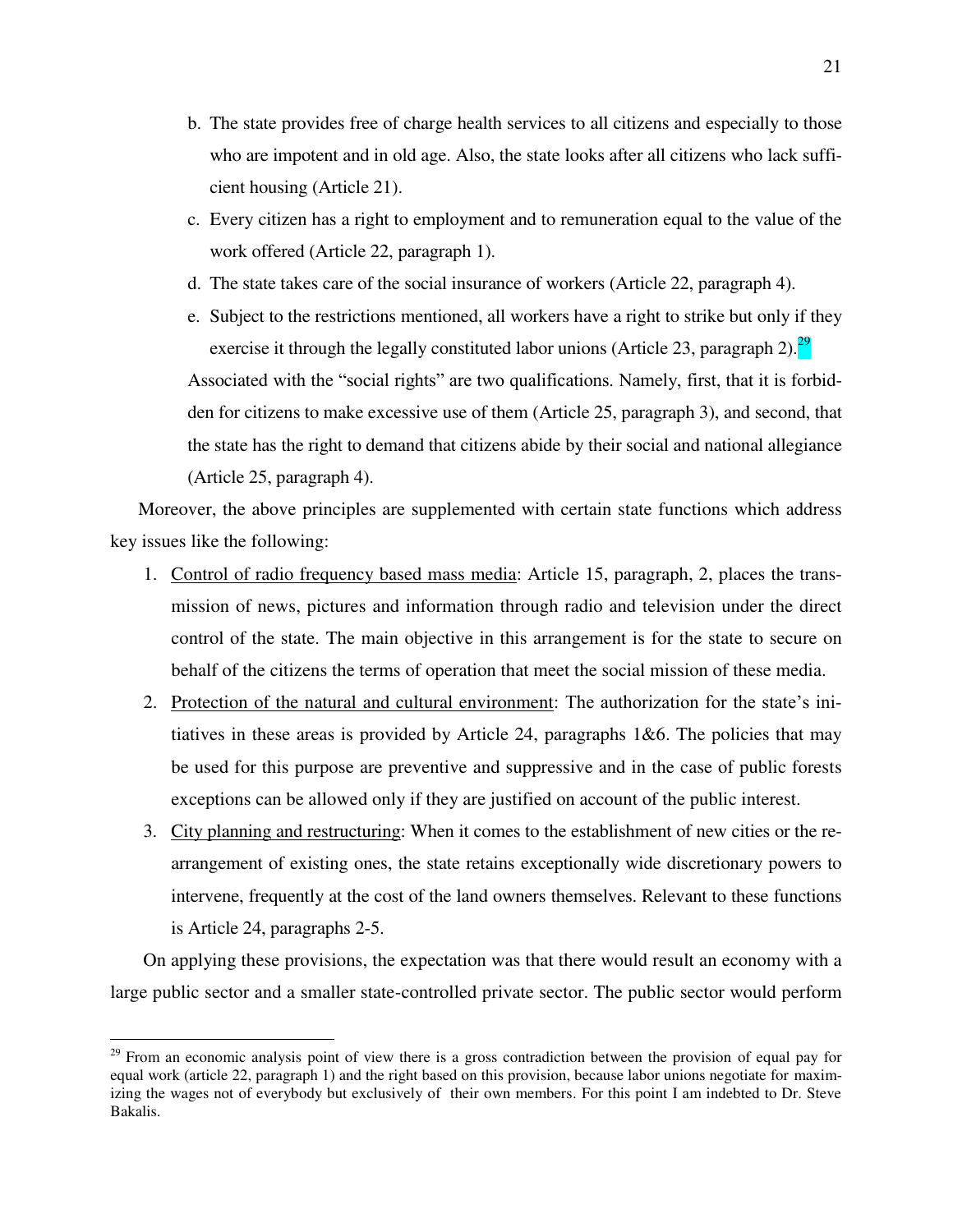productive and distributive tasks. For example, through public enterprises and organizations, it would take the lead in the production of goods and services well beyond those that fall in the category of public goods; it would act as buffer for absorbing various shocks in the employment of workers; it would serve as a supplementary income redistribution mechanism through the pricing of public services, etc. etc. As for the private sector, this would be directed through the statecontrolled banking system to activities consistent with the objectives of the central planners. Thus, in line with its top-down design, the economy that has emerged is a least competitive centrally managed state economy.

#### **4. Assessment**

From sections 2 and 3 it follows that right after the war a group of distinguished leaders took it upon themselves to rebuild Germany on the basis of the model of the "Social Market Economy", whereas the hearts, the minds and the choices of their counterparts in Greece were fixed on establishing a "State-managed Economy". In view of the participation of Greece in the unification process of Europe and the obligations it undertook to fulfill in the various stages, one would have expected that this great divide would have closed or at least diminished. For example, under the pressures to become from an associate member in the 1960s a full member in the early 1980s, one would have expected that all the distortions mentioned earlier in the quotations from Papandreou's [\(1962\)](#page-29-11) book would have been confronted and that, having fulfilled its obligations under the Treaty of Rome, Greece would have become competitive enough to integrate into the community of European nations on its own strengths and merits without other considerations. Nothing of this sort happened and the 1975 economic constitution paved the way for the great divide to widen even further. The reasons for this are not hard to explain.

As it happened in the USA, the UK and elsewhere, the rapid spread of Keynesian ideas and policies in Germany in the 1960 and 1970s forced Ordoliberalism to retreat. But from the 1980s on, due partly to the failure of Keynesian policies to deal with stagflation and partly because of the uprising in the neoliberal ideas and policies, statism in Germany was contained and started to retreat in favor of the four European freedoms that became in 1986 the basis of the single European market. The following quotations from two observers standing ten years apart give us a glimpse into how far this transformation has advanced and the likely direction of trends in the coming years: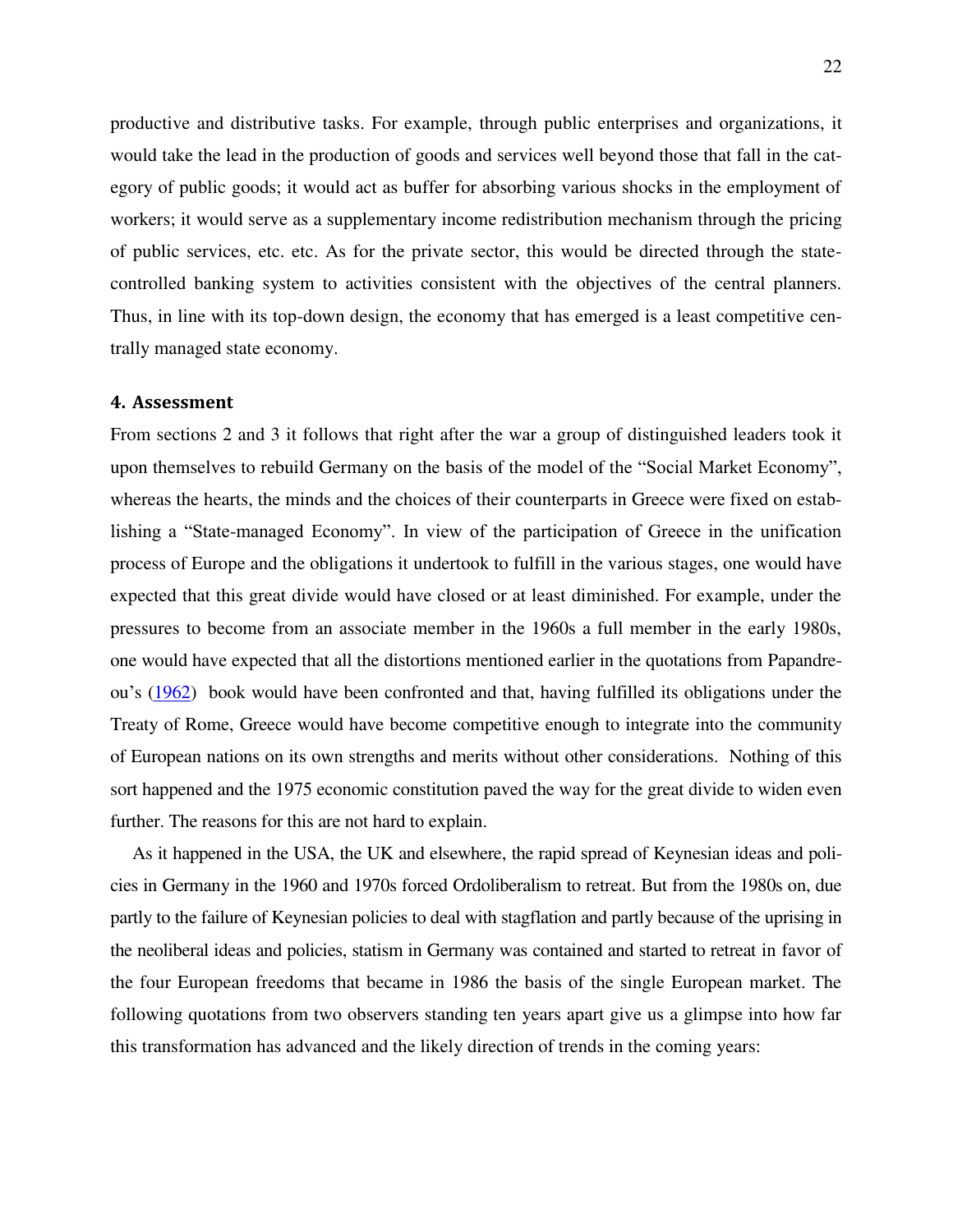"…the political conditions for a nascent resurgence of Ordoliberal policy may currently exist. Recent developments, namely the formation of Germany's second "Grand Coalition" between the SPD and CDU/CSU in 2005, broker intriguing possibilities. Recalling the first Grand Coalition's decisive role in implementing Karl Schiller's<sup>30</sup> Keynesian economic ideas, it is conceivable that given effective leadership and a well-articulated vision (both of which are conspicuously lacking) the current party formation might marshal the political legitimacy necessary for a sweeping overhaul of the defunct Keynesian state. Wishful thinking or historical conceit, perhaps, but a provocative hypothetical nevertheless. Policymakers should think big, a new "*Sprung ins kalte Wasser*," and redefine an economic and social platform that is motivated by market competitiveness, price stability and limited, non-discretionary government intervention. Recent history confirms this program not as an "Anglo-Saxon invasion," but the fruition of a previously successful German academic movement." (Rittershausen, [2007,](#page-29-3) 48)

"In Germany we have a vivid discussion about the erosion of Social Market Economy by many political decisions. On the other hand in those discussions the rules and principles of Social Market Economy are again and again taken as yardsticks. And – above all – the institutional arrangements for the economy and the society are backbones of stability. Moreover, even if political decisions are obvious deviations of Social Market Economy – when the results were unfavourable they normally are changed in the direction of the principles of Social Market Economy."(Hasse, [2017,](#page-28-1) 104)

Drawing on these assessments, the preponderant likelihood is that the current status quo will not change much in the foreseable future. The Ordoliberal principles will continue to serve as guides and reforms towards the "market" and away from the "social" components of the "Social Market Economy" will become more frequent and more decisive, particularly if the European experiment survives its current troubles.

Unlike Germany, in the postwar period Greece went through consecutive waves of socialism. The first one coincides with the 1955-1963 governments of Constantinos Karamanlis. Found together in the top positions of power Karamanlis-Tsatsos-Zolotas pushed the tentacles of the state in all directions. Through credit controls practically they nationalized the banking system and enabled themselves through the so-called "annual monetary program" to direct highly subsidized investments in those sectors and activities that the technocrats of the Bank of Greece deemed as most dynamic. Through generalized price controls, including foreign exchange, they twisted the price system so as to achieve the annual monetary targets they set, and hence price stability at

<sup>&</sup>lt;sup>30</sup> Initially as an academic and later on as an academic-turn-politician Karl Shiller by most accounts was instrumental in the adoption of Keynesian ideas and policies by the SPD. However, Hasse<del>, Schneider, Weigelt</del> et al [\(2008,](#page-29-6) 65-66) have found considerable evidence to include him also among the significant contributors to ordoliberalism.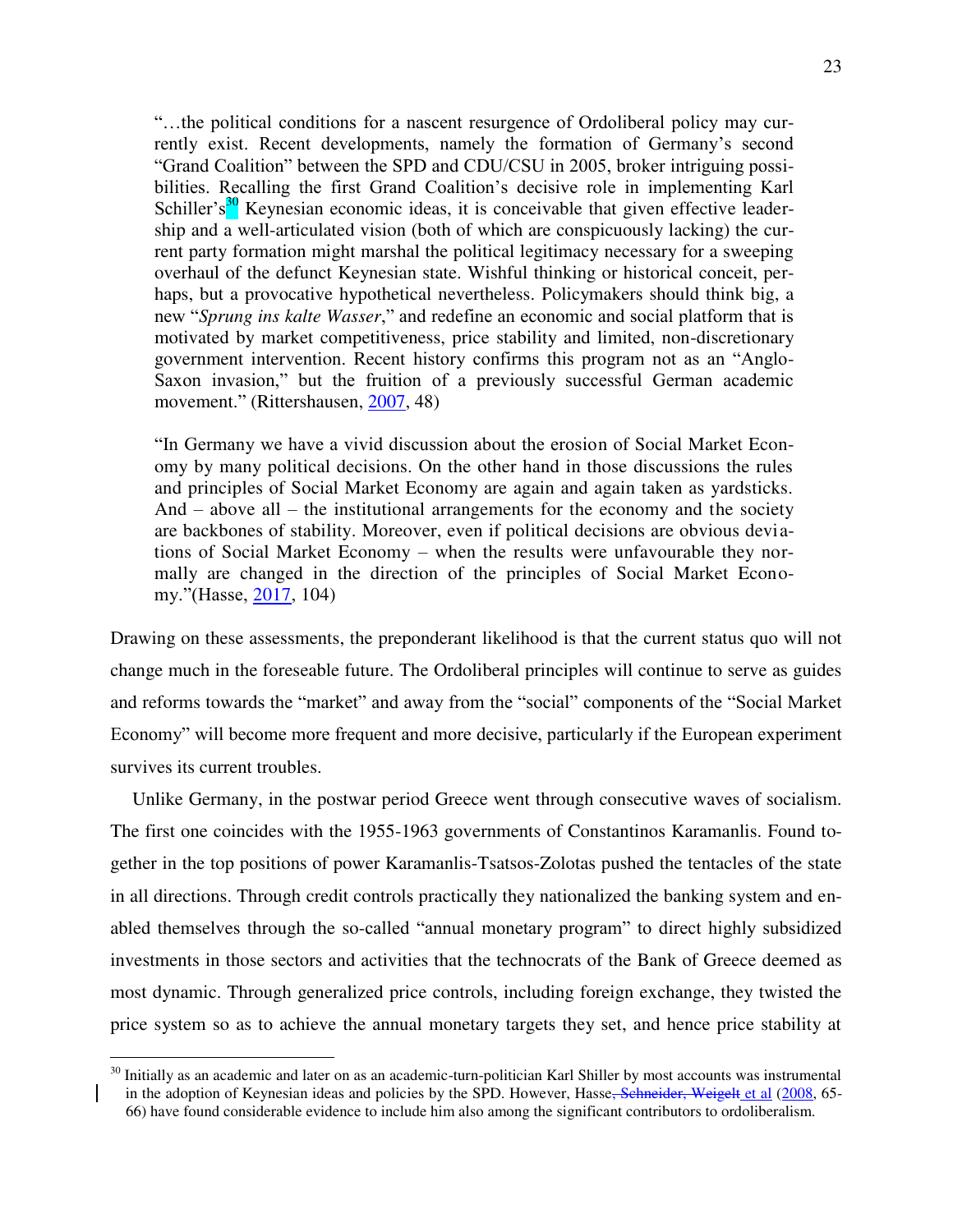around 2% inflation. Through heavy public investment they enlarged the wider public sector, thus securing the necessary institutional and industrial infrastructures, but also alleviating the rampant unemployment by overmanning public organizations and enterprises, etc. etc. If one wonders why the Greek economy did not perform less miraculously than the German economy in the period prior to the mid-1970s,  $31$  this is the best explanation that comes to mind. All centrally managed systems perform initially well until they amass enough entropy to implode. The same happened with all socialist Eastern Europe countries and this is the reason why they have only bad memories of those experiences.

The second wave of socialism came in the period 1975- 1985 under governments initially by Karamanlis and afterwards by Papandreou, whose Panhellenic Socialist Movement won the 1981 elections on a platform which included the commitment to take Greece down the road to the "Socialism of the third way." In the second half of the 1970s, the trio of Karamanlis-Tsatsos-Zolotas set to conclude their plan. No sooner had the 1975 constitution been voted in and the government of Karamanlis in quick succession nationalized a few big banks and large enterprises and introduced numerous structural reforms in the older statist tradition. As these policies were adopted by a supposedly conservative government, they were perceived by business people as "regime change" and, given that the main opposition party in the parliament promised more of the same, they started to act analogously. Total and private investment as percentages of GDP went into a long term downward trend. Foreign companies began to leave Greece and Greek companies to relocate in neighbouring countries. Unemployment climbed rapidly. The deficits in the balance of payments begun to contribute increasingly to borrowing from abroad; and in general Greece's annual average rate of growth trended significantly lower than in the pre-1974 period.<sup>32</sup> If on top of the above we reckon that after 1974, and especially after 1981, Greek governments undermined with their policies the ability of the country to survive within the competitive EU environment, Greece's decline was all but certain.

In Bitros [\(2015\)](#page-28-7) I criticized the laxity with which EU leaders and institutions treated Greece

<sup>&</sup>lt;sup>31</sup> During the period 1954-1974 Greece achieved: high economic growth rates ( $\approx$  7%), enviable price stability (<2.5%), which enhanced the international competitiveness of Greek products and services and maintained the balance of payments under manageable control, enviable reduction of unemployment (<2.5%), improvement and expansion of social services, and all this with very limited public debt (<12.5% of GDP in 1974).

<sup>&</sup>lt;sup>32</sup> After 1974, the average annual growth rate fell to about one third ( $\approx 2.4\%$ ), the unemployment rate, which more than doubled in the period 1980-2000 (≈ 6%), in the decade of 2000 nearly quadrupled (≈ 9%), the explosive deficits in the balance of pPayment were contained only thanks to the huge EU aid, and the budget deficits pushed public debt to an unsustainable ratio ( $\approx 150\%$  of the GDP in 2011).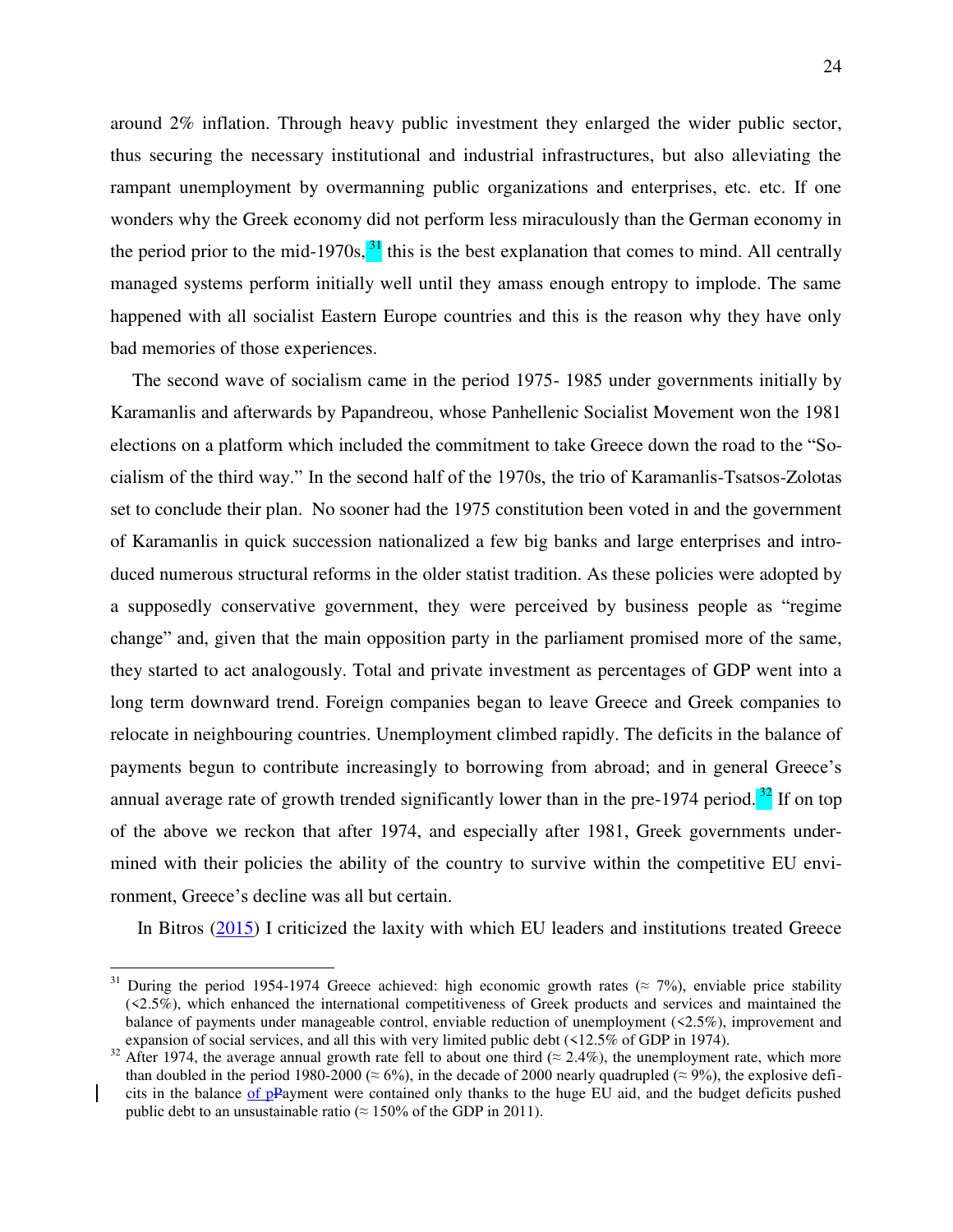with regard to the fulfilment of her obligations. In particular, I wrote that:

When the European Commission "froze" the Association Agreement in 1967 reacting to the imposition of military rule in Greece, the message was clear and loud: It stressed the commitment of the EU to democracy, and, by doing so, it created a precedent for all European nations with aspirations similar to those of Greece. Yet, after the restoration of Democracy in 1974 and the re-activation of the Association Agreement, the European authorities failed to notice that the institutional changes in Greece were inconsistent with the main pillars of the Treaty of Rome. Let me explain: Bitros and Karayiannis [\(2013\)](#page-28-8) establish that Democracy is impossible to take root and flourish without a free market economy. Quite expectedly this finding explains why the founding fathers of the EU constructed the Treaty of Rome on the twin pillars of democracy and the free market economy. However, the institutional changes in Greece, particularly after 1974, worsened its structural imbalances even further than in 1961. (Bitros, [2015,](#page-28-7) 7)

Unfortunately, EU authorities continued to look the other way ever since. For example they raised no eyebrows when in the early 1980s Papandreou's government set up a state subsidized scheme to save long defunct industrial enterprises. They did not raise hell when government after government procrastinated and adopted policies moving the Greek economy away from the four European freedoms; and even now in a period of extreme hardship for the Greek people they pay leap service by allowing Greek governments to maintain almost intact the central administration of the economy.

There is some light though at the end of the tunnel. This emanates from the unrelenting demolition by the International Monetary Fund (IMF) of the 1975 economic constitution. Under the threat of an open bankruptcy, gone are the national and sectoral labor agreements. In are the enterprise labor contracts. Gone are the various impediments to employee lay-offs. In are all sorts of flexible labor market arrangements, etc. Perhaps, if and when all structural reforms which have been recommended by the Organization for Economic Cooperation and Development (OECD) are implemented the great divide with Germany will start to close and robust and sustainable economic growth will return for good in Greece, together with the four freedoms of the single European market.

# **5. Implications for the future of the EU**

One great ambition of the founding fathers of the EU was that someday member-states would enjoy roughly comparable living standards. As all were expected to grow at about the same speed, no member-state would be left behind and those who entered with a handicap would be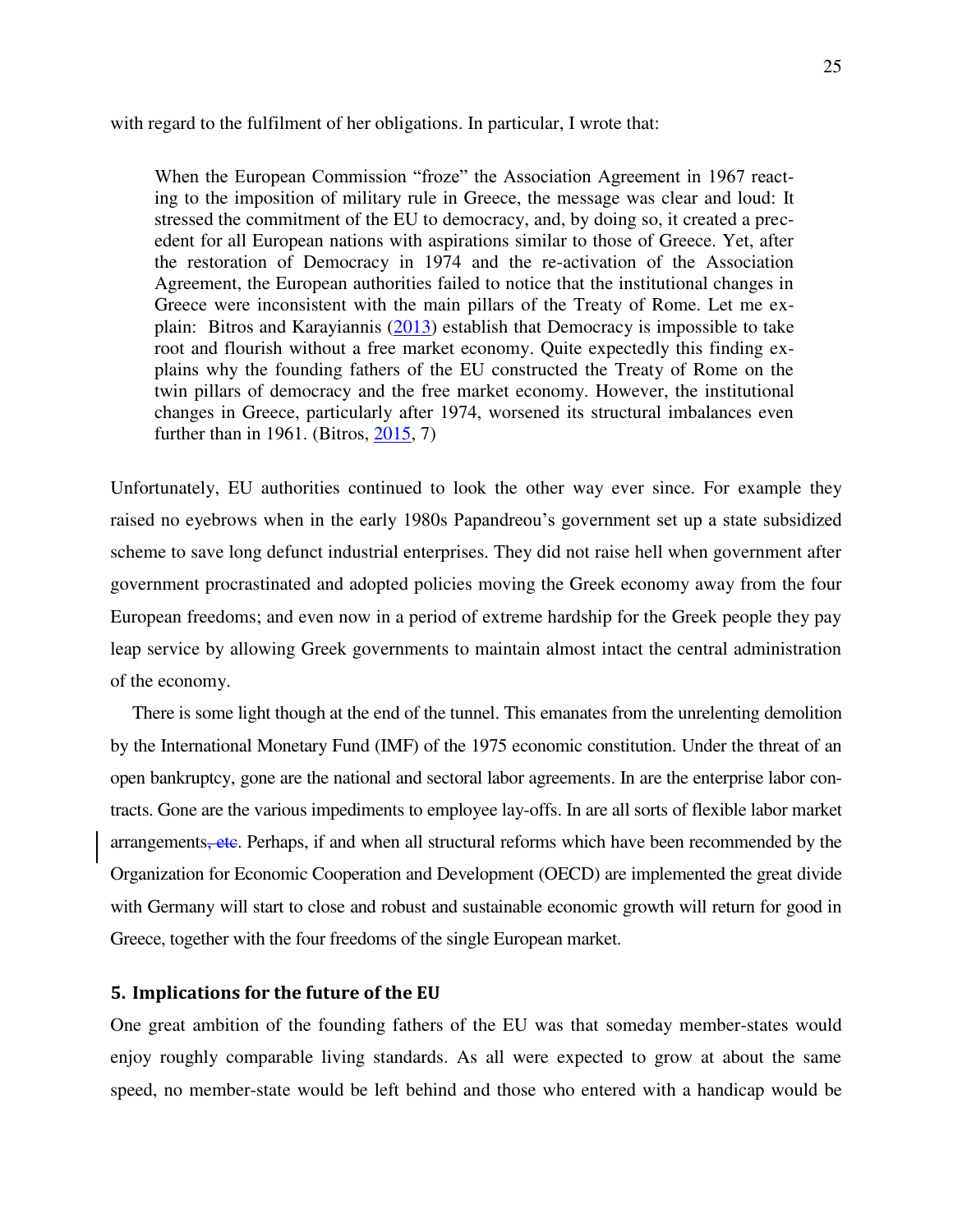assisted to catch up. This benevolent idea became in turn the basis for the establishment of the socalled European structural funds, which were assigned the task to assist laggard member-states to streamline their economies so as to raise their growth rates. Unfortunately, the assistance from the structural funds and the other EU facilities proved ineffective in this regard and more recently the EU political leaders were forced to start thinking about an EU in which member-states would grow at their own speeds.

This development is important because it reveals the hard way that top-down approaches to smoothing differences among nations do not work when differences are path dependent and spring mostly from their systems of values, educational backgrounds, preferences, ideological inclinations, and even climate dispositions. Over the period 1981-2010 it is estimated that Greece received from EU net financial assistant amounting on the average to about 2.7% of GDP per annum. This was an exceedingly generous assistance and proves the true allegiance of European nations to a less developed member-state. But Greece abrogated its main treaty obligations, it resisted systematically all pressures for restructuring so as to converge to the European economies and in fact it chose and applied an economic constitution totally inconsistent with the principles of a normal market economy. As a result, in those indices that matter most it has diverged rather than converged and this would have happened irrespective of the amount of assistance.

 What can we learn from the case of Greece which would be useful for the future of EU? One lesson is that the emphasis of convergence must switch from indices of economic performance to indices of achievements in the four European freedoms. For, if member-states are in the EU for the ideas and the life-styles it represents, then the differences that count are not in the living standards, but in the degrees to which the four freedoms take hold across the Euroland; and, also, because faster progress in the four freedoms, aside from precipitating the convergence in percapita incomes and other indices of material well-being, will smooth out differences in politics by reducing the democratic deficit in the EU. Another lesson is that member-states should be held more closely accountable for conforming to the terms of the European treaties. This implies that existing European institutions have proved ineffective and that there is now need for reforms in two directions. First, to improve monitoring and enforcement, particularly in the implementation of the four freedoms, and, second, to do so not by expanding the central bureaucracy in Brussels but by intelligent mechanisms design and implementation. A last lesson, but not least, is that the structural funds may be expected to become more effective in the realization of the European uni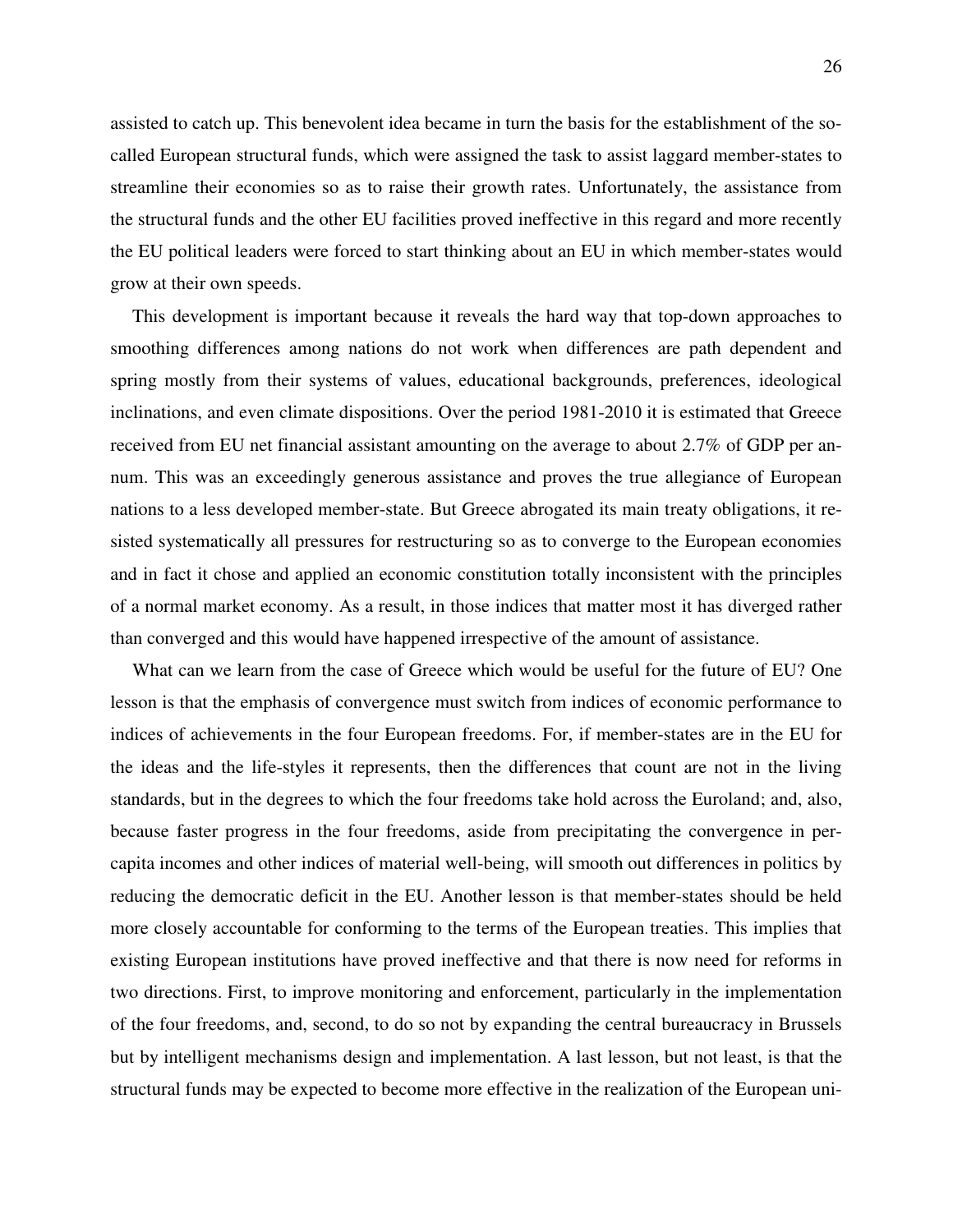fication if they switch from subsidizing projects for economic convergence to projects aspiring to enhancing one or more of the four freedoms.

 In short, if there is a single lesson to be learnt from Greece that would be useful for the future of Europe, this is that European unification depends far more in the widening and deepening of the four European freedoms than in any measure of convergence in living standards. This is not to say that the latter criterion is not important. But certainly it is of secondary order.

## **6. Summary of findings and conclusions**

In the last four decades Greece received from the EU not less than 180 billion Euros of net financial assistance. On a per capita basis this amounts to an unprecedented inflow of aid by world standards. Moreover, these funds were used under the monitoring and watchful eyes of the European agencies and institutions. Yet in 2009 Greece went bankrupt and had to be bailed out by its international and European creditors with terrible hardships for the Greek people. Something has gone terribly wrong which has led me to search for the reasons and in view of the findings to suggest possible actions and policies for getting out of this quagmire.

In this paper I focused my attention on a detailed comparison of the roots and the evolution of the economic constitutions that applied in Germany and Greece in the postwar period. Given that from its inception the EU has been founded on treaties that incorporate ideas and policy directions from the German economic order, my hunch was that, if the economic constitution in Greece has diverged from that in Germany, the structure of the Greek economy would have diverged all this time from EU fundamentals and this might have contributed significantly to its bankruptcy. The findings that have emerged from this comparison are straightforward. Whereas the four European freedoms are in line with the German essentially Ordoliberal economic order, the economic constitution in Greece has promoted a state-managed economy. This is the great divide which certainly has contributed to the bankruptcy of Greece and explains thoroughly why she refuses to take ownership of the necessary reforms so as to return quickly to a path of robust economic growth.

The implications of these findings for the EU are also straightforward. In particular, emphasis from economic convergence should be replaced by emphasis on the four European freedoms; monitoring and enforcement of EU treaties should be reinforced by relying more on automatic mechanisms and less on bureaucratic man-driven processes, and the nature of projects financed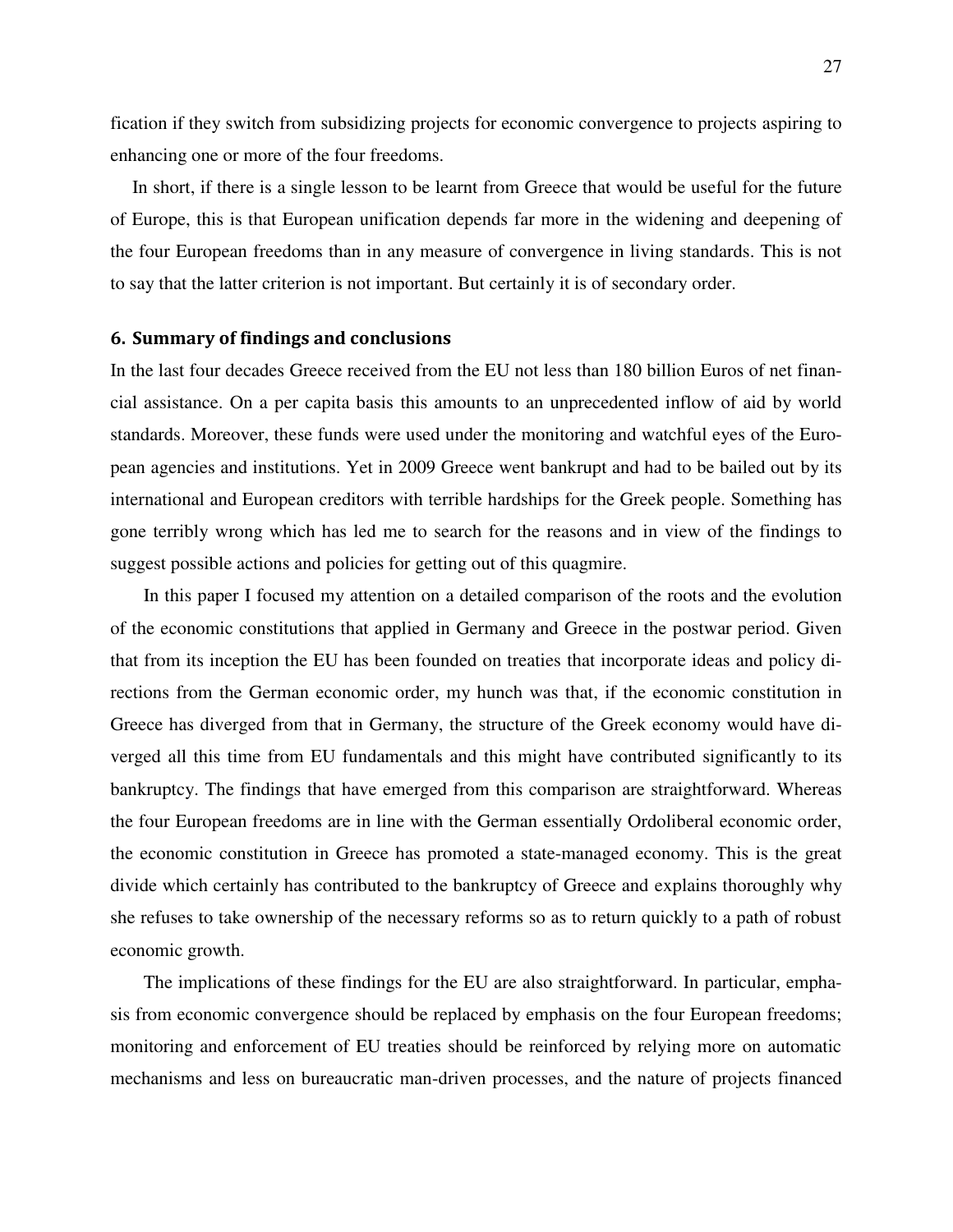by the structural funds should be completely overhauled in the direction of subsidizing projects that enhance the realization of the fundamental EU freedoms.

# **7. Bibliography**

Complete --------------- (1951b) *This unsuccessful age,* Edinburgh: William Hodge.

Complete ------------- (1960), *A humane economy*, London: Wolf.

Complete ------------- (1993), "The social market economy," in Paul, E. F., Miller, F. D. and Paul, J. (Eds), *Liberalism and the economic order*, New York: Cambridge University Press, 1-25.

<span id="page-28-5"></span>Angelopoulos, A. (1992), Economics, Vol. 3, Athens: Papazisis Press (in Greek)

- <span id="page-28-0"></span>Barry, N. (2013), "Germany: From the market to socialism-and back? Foundation for Economic Education, https://fee.org/articles/germany-from-the-market-to-socialism-andback/
- <span id="page-28-2"></span>Baum, H. J. (1990), The German economy in the twentieth century, London: Routledge.
- <span id="page-28-4"></span>Bitros, G. C. (2013), "From riches to rags or what went wrong in Greece," in G. C. Bitros (Guest editor) On Greece and Greek Statistics, *Journal of Economic and Social Measurement*, 38, 5-39.
- <span id="page-28-7"></span>Bitros, G. C. (2015), "European Union failures in Greece and some possible explanations," in George C. Bitros, and Kyriazis, N. C. (Eds.), *Essays in contemporary Economics: A Festschrift in Memory of A. D. Karayiannis*, New York: Springer International Publishing.
- <span id="page-28-8"></span>Bitros G. C., and Karayiannis A. D. (2013), *Creative crisis in democracy and economy*, Berlin: Springer.
- <span id="page-28-3"></span>Bitros G. C., and Karayiannis, A. D. (Winter 2011-2012), "The socialist roots of x-liberalism in Greece," *Science and Society*, 28, 168-206, (in Greek)
- <span id="page-28-6"></span>Halikias, D. J. (1978), *Money & Credit in a developing economy: The Greek case*, New York: New York University Press.
- <span id="page-28-1"></span>Hasse, R. (2017), "The German Concept of Market Economy: Social Market Economy. Its Roots and Its Contribution to Liberal Economic Orders in Germany, Europe and Beyond," in Bitros G. C., and Kyriazis, N. C. (Eds.) *Democracy and an Open-Economy World Order,* Cham, SW: Springer, 93-108.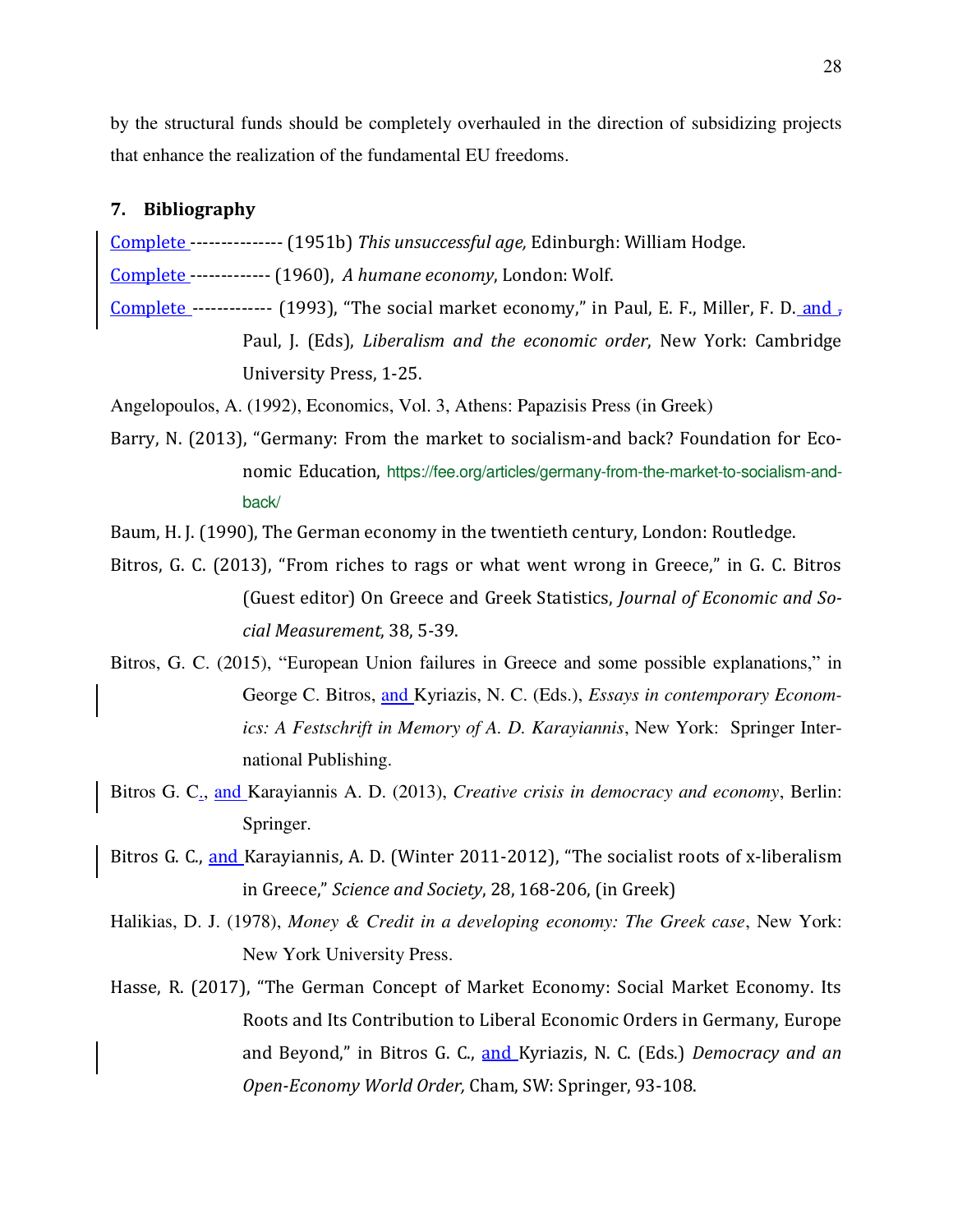- <span id="page-29-6"></span>Hasse, R., Sneider, H., and Weigelt, K. (Eds), (2008), *Social market economy principles and implementation: Economic policy from A to Z*. Johannesburg: Konrad-Adenauer-Stiftung.
- <span id="page-29-10"></span>Hatzivassiliou, E. (2010), "Greek Reformism and its Models: The Impact of the Truman Doctrine and the Marshall Plan," *Journal of Modern Greek Studies*, 28, 1-25.
- <span id="page-29-5"></span>Giersch, H., Paque, K-H., and Schmieding, H. (1994), *The Fading Miracle: Four Decades of Market Economy in Germany*, Cambridge University Press, 1994.
- <span id="page-29-12"></span>Miller, J., and Cleverley, M. (2011), "Greece's Struggle to Escape the Past: A View from Inside," *Mediterranean Quarterly*, 22, 46-61.
- <span id="page-29-1"></span>Moravscik, A. (2001), "Despotism in Brussels? Misreading the European Union," *Foreign Affairs*, 80, 3, 114-122.
- <span id="page-29-11"></span>Papandreou, A. G., (1962), *A Strategy for Greek Economic Development*, Athens: Center of Economic Research, Research Monograph 1.
- Paul, E. F., Miller, F. D., and Paul, J. (Eds), (1993), *Liberalism and the economic order*, New York: Cambridge University Press.
- <span id="page-29-3"></span>Rittershausen, J. R. B. (2007), "The postwar West German economic transition: From Ordoliberalism to Keynesianism," Institut für Wirtschaftspolitik an der Universität zu Köln Discussion Paper No. 2007/1.
- <span id="page-29-0"></span>Siedentop, L. (2001), *Despotism in Brussels? Misreading the European Union*, New York: Columbia University Press.
- <span id="page-29-7"></span>Smith, M. P. (2001), Europe and the German Model: Growing Tension or Symbiosis?, *German Politics*, 10, 119-140.
- <span id="page-29-9"></span>Tomai, F. (Ed.) (2011), *Documentary History of Greece [1943-1951]:Truman Doctrine and Marshall Plan*, Athens Papazisis Press.
- <span id="page-29-4"></span>Van Hook, J. C. (2004), *Rebuilding Germany: The Creation of the Social Market Economy, 1945-1957*, New York: Cambridge University Press.
- <span id="page-29-2"></span>Vanberg, V. J. (2004), "The Freiburg School: Walter Eucken and ordoliberalism," Walter Eucken Institut, Freiburg Discussion Papers on Constitutional Economics, No. 4/11, Freiburg.
- <span id="page-29-8"></span>Zolotas, X. (1943/2009), *Creative Socialism*, 2<sup>nd</sup> edition, Athens: Sakkoulas Press (in Greek)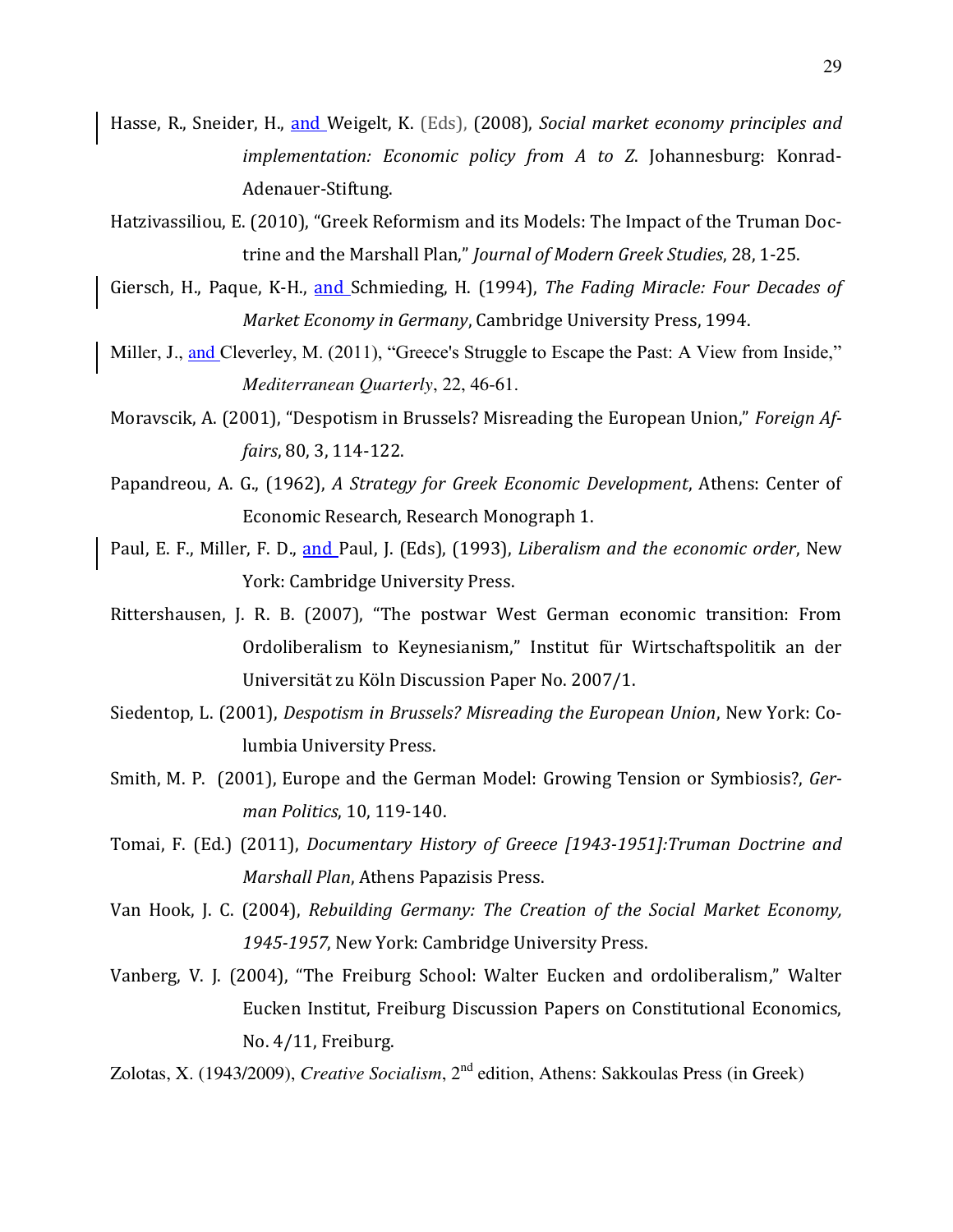# Appendix

| <b>Year 2015</b>                          | Greece  | Germany |
|-------------------------------------------|---------|---------|
| GDP per capita (EUR)                      | 17117   | 33869   |
| GDP growth $(\%)$                         | $-0.23$ | 1.45    |
| GDP $\text{gap}^1$                        | $-6.57$ | $-0.11$ |
| Investment (% of GDP)                     | 9.83    | 18.83   |
| Inflation ( $%$ of annual change)         | $-1.09$ | 0.14    |
| Unemployment ( $%$ of the labor force)    | 25      | 4.63    |
| Imports of goods and services (% change)  | $-5.77$ | 5.83    |
| Exports of goods and services (% change)  | $-7.94$ | 5.39    |
| General government revenues ( $%$ of GDP) | 45.77   | 44.61   |
| General government outlays (% of GDP)     | 49.99   | 43.97   |
| Government debt to GDP $(\%)$             | 177.0   | 71.2    |
| Private debt to GDP $(\%)$                | 140.0   | 150.0   |
| Wage per month (EUR)                      | 1116    | 3624    |
| Personal income tax rate $(\%)$           | 48.0    | 47.5    |
| Corporate tax rate $(\%)$                 | 29.0    | 29.65   |
| Notes:                                    |         |         |

# **Table 1**: Select sample economic indicators for Greece and Germany

1. The GDP gap measures the unused productive capacity of the economy. In Greece it is so high because of the prevailing recession.

Sources:

[http://www.economywatch.com/economic-statistics/country/](http://www.economywatch.com/economic-statistics/country/Greece)  <http://www.tradingeconomics.com/country/indicators>